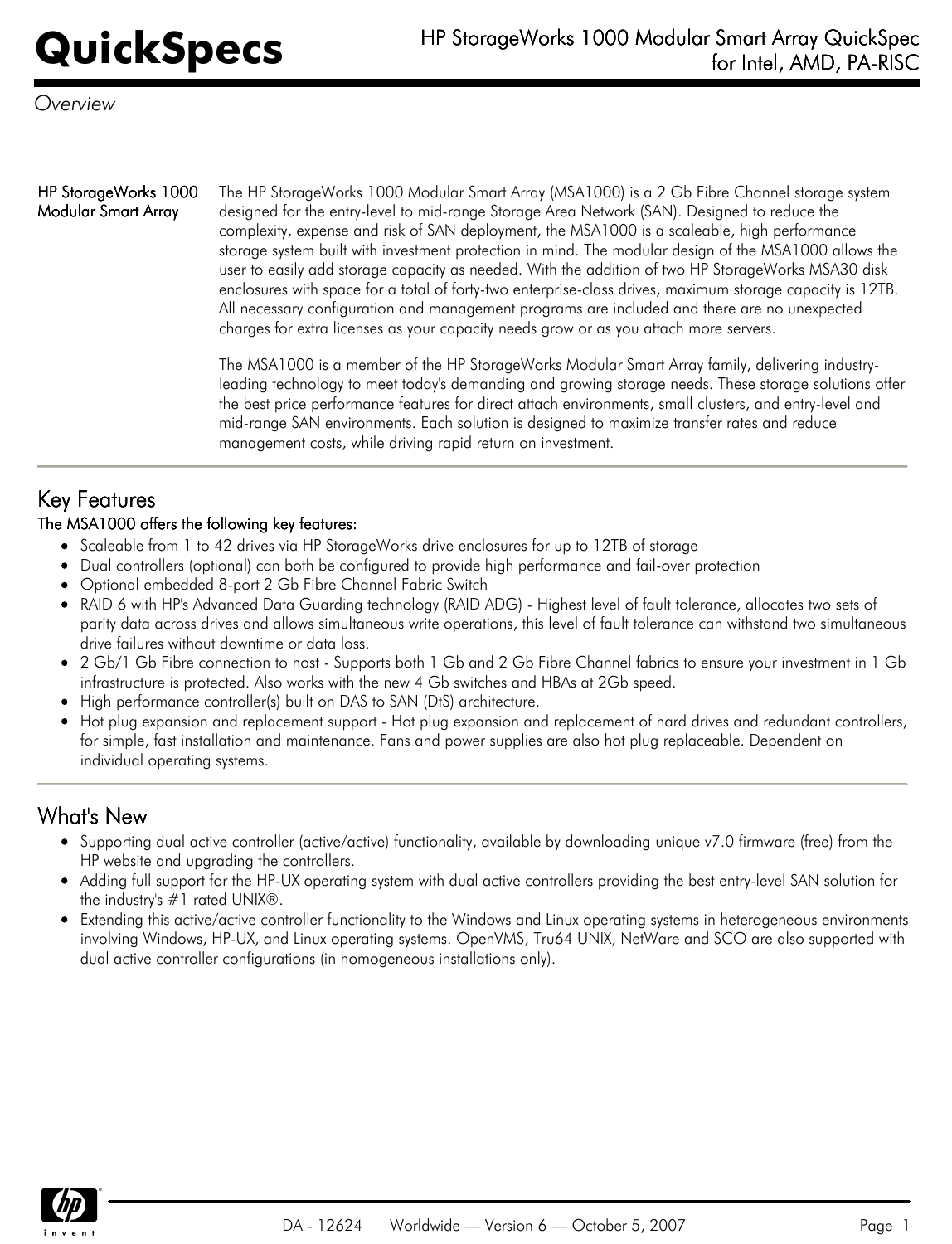*MSA1000 Highlights*

High Levels of Performance, Scalability, and Functionality

- Performance The MSA1000 and its components have been designed using standard 2 Gb interconnects and Fibre Channel technology. Performance is rated at a transmission rate of up to 30,000 IOPs from cache and bandwidth of up to 200 MB per second. With dual controller active/active configurations, performance increases to >41,000 IOP/s from cache and 367MB/s throughput. Performance can be substantially impacted by number of users and type of application.
- Modular Chassis The modular design of the MSA1000 cabinet supports up to fourteen 1" Universal hard drives, redundant controllers, 2 Gb embedded fabric switches or hubs, fans and power supplies in a 4U rackmount cabinet.
- Scalability The MSA1000 is easily expanded. The MSA1000 cabinet scales to 4 TB using fourteen 300 GB, 1" HP Ultra320 Universal hard drives. By simply adding additional StorageWorks disk Enclosures (two enclosures max), the MSA1000 scales to 12 TB using forty-two 300 GB 1" HP Universal hard drives - all within 10U of rack space.
- $\bullet$  MSA SAN Switch 2/8 The optional MSA SAN Switch 2/8, which can be installed within the MSA1000 cabinet, offers 2 Gb full fabric performance at an attractive price. A second MSA SAN Switch 2/8 can be installed for redundancy. There are seven pluggable ports available (four SFPs are included). The eighth port is directed internally to the controller.
- MSA Hub 2/3 Not available for use with OpenVMS or Tru64 UNIX operating systems. The optional MSA Hub 2/3, which can be installed within the MSA 1000, offers 2 Gb performance. With two ports accessible by the user, the MSA Hub 2/3 is the ideal interconnect for low-cost 2 node clustering or simply attaching two servers. A second MSA Hub 2/3 along with a second controller can be installed for redundancy. This hub ships with two SFPs included. Now supports 2Gb and 4Gb HBAs.
- Hot Plug Expansion and Replacement Support The MSA1000 supports hot plug expansion and replacement of hard drives, redundant controllers, fabric switches or hubs for simple, fast installation and maintenance. Fans and power supplies are also hot plug replaceable.
- RAID 6 with HP's Advanced Data Guarding technology (RAID ADG) This is the highest level of fault tolerance. It allocates two sets of parity data across drives and allows simultaneous write operations. This level of fault tolerance can withstand two simultaneous drive failures without downtime or data loss.

DtS Architecture (Direct Attach to SAN) Data Migration

DtS (Direct Attach to SAN) architecture is an exclusive MSA1000 feature that provides a quick and easy way to migrate stored data, disks and enclosures protected by most U320 SCSI Smart Array controllers to a MSA1000 storage system.

Data that is currently stored on 1" Universal Ultra320 disk drives using recent HP Smart Array controllers, as well as data on a RA4100 or an MSA500 can easily be migrated to the MSA1000. Simply remove the drives from the older systems and insert them into the MSA1000. All configuration information and data will be preserved allowing migration to be completed in minutes, not hours or days. Refer to the MSA1000 DtS Data Migration White Paper for a list of compatible Smart Array controllers and further details.

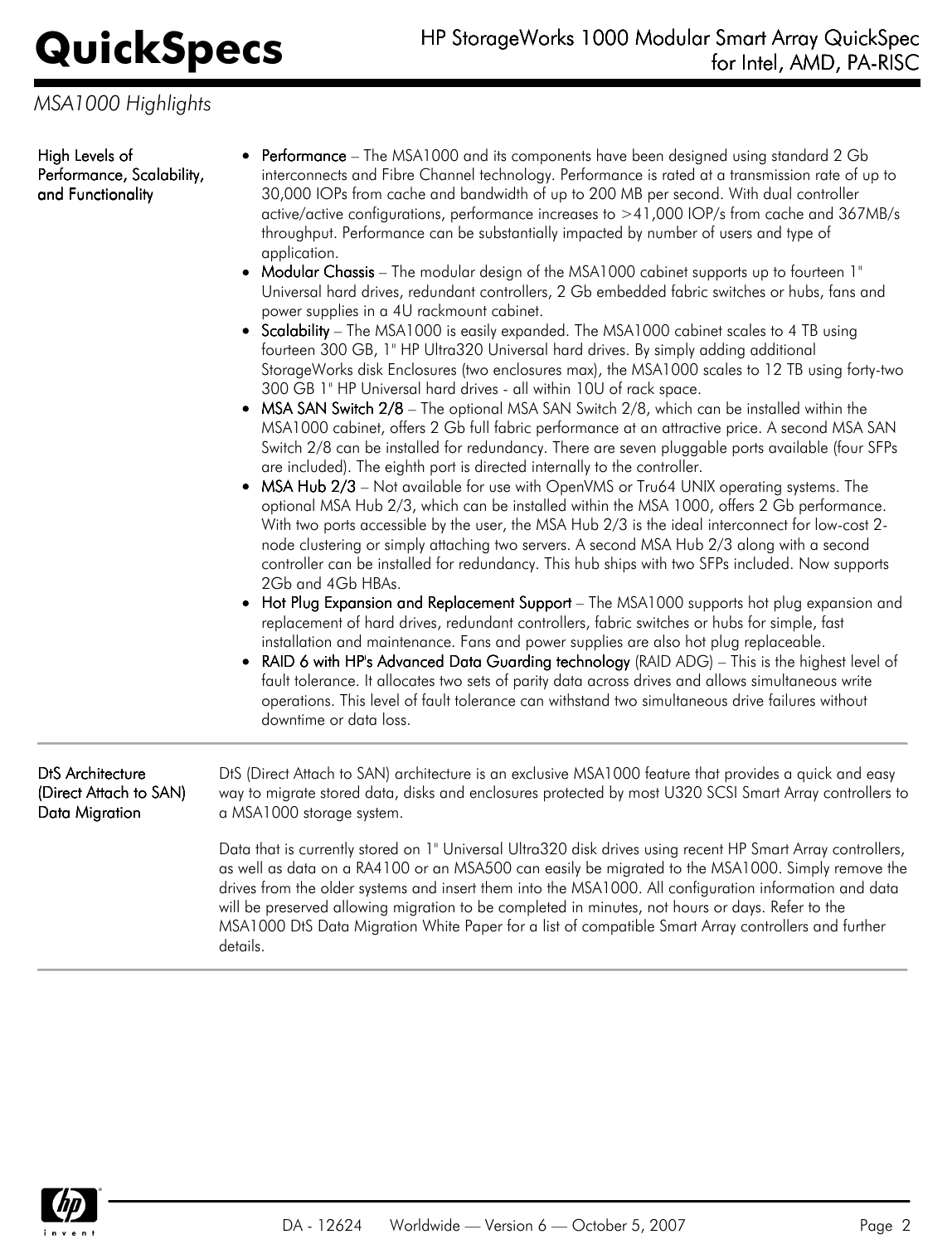## *MSA1000 Highlights*

Broad Server, Operating System and FC Interconnect Support

The modular and scalable design of the MSA1000 provides an extremely flexible platform. You can buy what you need today and purchase additional capacity and performance as your data storage needs grow, instead of making a large up-front investment. Additional drives, controllers, cache, fabric switches and storage enclosures can easily be added, as your storage needs change.

- Fabric Support for 1, 2, and 4 Gb Infrastructure The MSA1000 supports 1, 2, and 4 Gb FC fabrics to ensure that your investment in your current or future infrastructure is protected.
- Optional embedded interconnects Both the MSA SAN Switch 2/8 and the MSA Hub 2/3 requires no rack space as they are installed in the MSA1000's chassis. This not only saves valuable rack space (up to 2U saved) but also eliminates some of the cabling needed with external interconnects. The MSA SAN Switch 2/8 ships with 4 SFPs installed and the MSA Hub 2/3 ships with 2 SFPs.
- Universal Hard Drive Since the MSA1000 supports HP Universal 1" Ultra2, Ultra3 and Ultra320 drives, your investment in SCSI technology is protected and cost is minimized as you add new drives.
- Pre-Failure Warranty Drives installed in an MSA1000 and monitored under Insight Manager are supported by a Pre-Failure (replacement) Warranty. NOTE: Pre-Failure Warranty allows for the replacement of designated drives in an MSA1000 before they actually fail when using Insight Manger on ProLiant servers. NOTE: Some operating systems may not support all of these features.
- Multi-platform Intel®, AMD® Opteron, PA-RISC and Alpha based Server Support The MSA1000 offers Multi-platform server support to allow a broad range of servers to take advantage of the MSA1000's scalability, flexibility and connectivity, and supports ACU and Insight Manager. When used with a ProLiant server, the MSA1000 also provides unparalleled integration with the MSA1000 Support CD and Pre-Failure Warranty support.
- SCO UnixWare support SCO OpenServer 6.0.0, SCO UnixWare 7.1.3 with Maintenance Pack 3 and 7.1.4 are supported.
- Integrated Configuration and Management Tools The MSA1000 utilizes a standard, integrated set of management and utility software. These tools consistently lower the cost of ownership by reducing training and technical expertise necessary to install and maintain the MSA1000.

The MSA1000 comes with/supports the following configuration and management tools depending on what operating system:

## **Configuration**

(solution chosen as appropriate for operating system)

### Management/Health

(solution chosen as appropriate for operating system)

## ACU/ADU Bootable Utility

(solution chosen as appropriate for operating system)

- Provides a graphical view of HP drive array configurations
- Easy to use Wizards for configuration
- ACU supports on-line configuration
- Web Based ACU supports On-Line, Remote Web Based and Off-line configuration
- Insight Manager (IM)
- **EMS** Used in conjunction with HP-UX servers
- **Array Diagnostics Utility** (ADU) This utility collects information about the array controllers in the system and generates a list of potential problems it has identified
- HP StorageWorks Modular Smart Array SMI-S Provider for Windows 2000/Windows Server 2003
- The MSA1000 Support Software CD is a bootable media that enables a server to boot into a Linux shell and launch the ACU allowing configuration of the storage or generate a diagnostic report without requiring a pre-installed operating system or drivers.

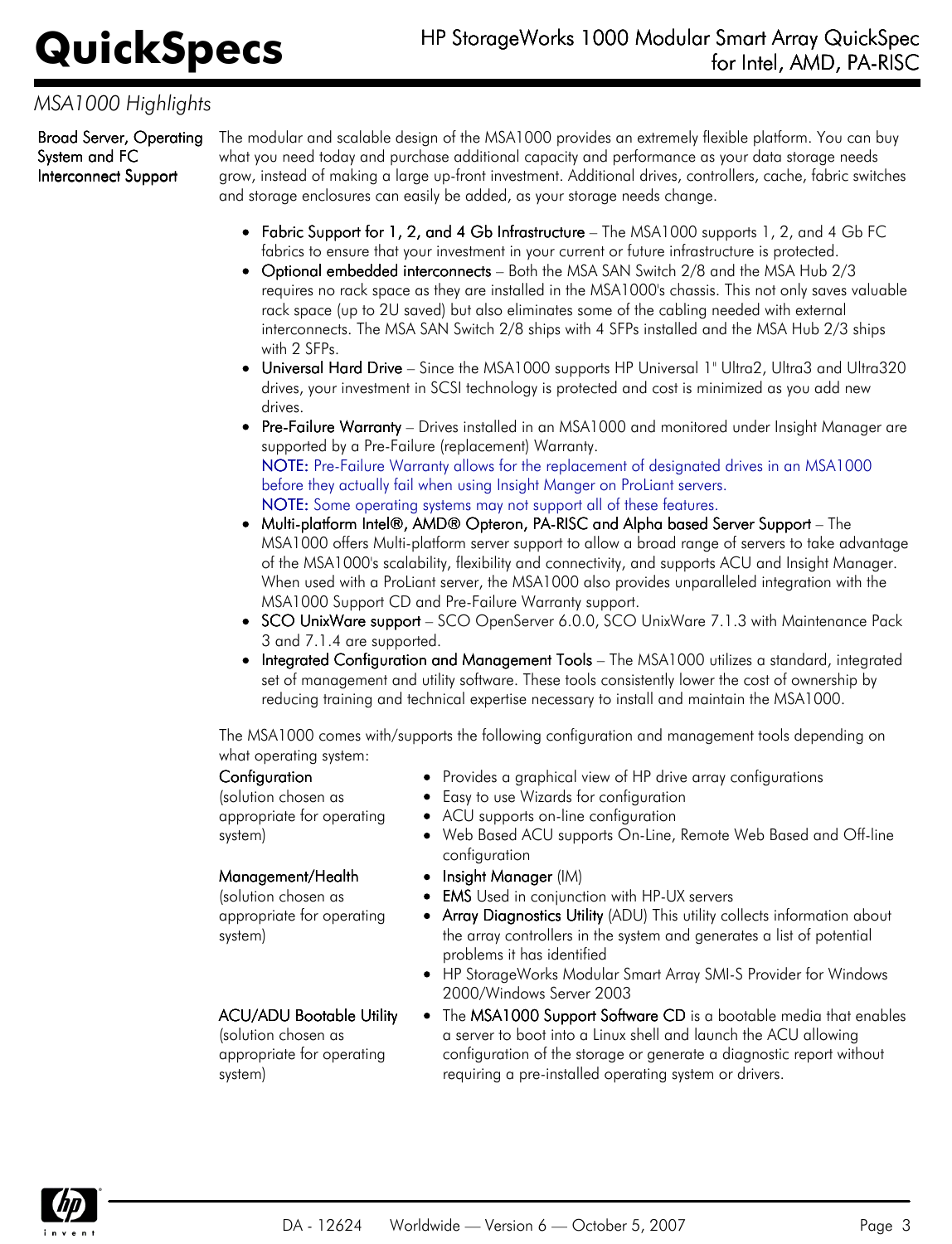## *Models*

| <b>HP StorageWorks</b><br>1000 Modular Smart<br>Array           | MSA1000, with 256 MB cache<br>MSA1000 Controller, with 256 MB cache<br>256 MB Cache Module upgrade for Controller<br>MSA Fibre Channel I/O Module<br>MSA Hub 2/3 (integrated) ships with 2 SFPs installed<br>MSA SAN Switch 2/8 (integrated) ships with 4 SFPs installed<br>2 Gb SFP SW Transceiver Kit                                                                                                                                                                                                                            | 201723-B22<br>218231-B22<br>254786-B21<br>218960-B21<br>286763-B21<br>288247-B21<br>A7446B |
|-----------------------------------------------------------------|------------------------------------------------------------------------------------------------------------------------------------------------------------------------------------------------------------------------------------------------------------------------------------------------------------------------------------------------------------------------------------------------------------------------------------------------------------------------------------------------------------------------------------|--------------------------------------------------------------------------------------------|
| MSA1000 additional                                              | Modular Smart Array 30 (MSA30) drive enclosure, single bus                                                                                                                                                                                                                                                                                                                                                                                                                                                                         | 302969-B21                                                                                 |
| drive enclosures                                                | Modular Smart Array 30 (MSA30) drive enclosure, dual bus                                                                                                                                                                                                                                                                                                                                                                                                                                                                           | 302970-B21                                                                                 |
| MSA1000 SAN Starter<br>G <sub>2</sub> Kit                       | HP StorageWorks MSA1000 SAN Starter G2 Kit (Windows, NetWare or Linux<br>compatible)                                                                                                                                                                                                                                                                                                                                                                                                                                               | 353803-B23                                                                                 |
| (w/ PCI-E HBAs)                                                 | NOTE: Includes (1) MSA1000 (1) MSA SAN Switch 2/8, (2) FC1142SR 4Gb PCI-E<br>$HBAs + cables$                                                                                                                                                                                                                                                                                                                                                                                                                                       |                                                                                            |
| <b>High Availability G2</b><br><b>Bundle</b><br>(w/ PCI-E HBAs) | MSA1000 SAN Starter Kit HP StorageWorks MSA1000 SAN Starter Kit HA Bundle<br>NOTE: Includes (1) redundant controller; (1) HP MSA SAN Switch 2/8 (4) SFP<br>transceivers (2) FC1142SR 4Gb PCI-E HBAs + cables. Designed as an upgrade for<br>the MSA1000 SAN Starter G2 Kit. Software is required to enable path failover. This<br>can be Industry Standard (MPIO for Windows, QLogic for Linux) or optional Secure<br>Path (available for most Windows, Linux and NetWare versions)                                                | 397079-B22                                                                                 |
| Secure Path Workgroup                                           | HP StorageWorks Secure Path v4.0C for Windows Workgroup Edition                                                                                                                                                                                                                                                                                                                                                                                                                                                                    | 213076-B26                                                                                 |
| Editions                                                        | HP StorageWorks Secure Path v3.0C for NetWare Workgroup Edition                                                                                                                                                                                                                                                                                                                                                                                                                                                                    | 222411-B22                                                                                 |
| (active/passive                                                 | Secure Path v3.0C for Linux Workgroup Edition                                                                                                                                                                                                                                                                                                                                                                                                                                                                                      | T3581A                                                                                     |
| configurations only)                                            | ProLiant Cluster Starter Kit for the Entry Level SAN for Windows 2000 and Windows<br>2003 (dual server, single path)                                                                                                                                                                                                                                                                                                                                                                                                               | 364023-B22                                                                                 |
|                                                                 | ProLiant Cluster HA/F200 for Entry Level SAN, Windows 2000 and Windows 2003<br>(dual server, redundant path)                                                                                                                                                                                                                                                                                                                                                                                                                       | 364026-B22                                                                                 |
| SAN G2 Kit                                                      | MSA1000 Small Business HP StorageWorks MSA1000 Small Business SAN G2 Kit (Windows and Linux<br>compatible)<br>NOTE: Includes (1) MSA1000; (1) 4/10q FC Switch; (4) SFP transceivers; (2) HP<br>QLE220 FC HBAs (PN AG527A) + cables.<br>NOTE: Factory Racking and Configure-to-Order is not available for this kit. The<br>MSA1000 Small Business G2 Kit is not designed to connect to any other<br>StorageWorks SAN or interconnect. See the MSA1000 Small Business link at<br>http://www.hp.com/go/msa1000 for additional details | <b>AG525A</b>                                                                              |
|                                                                 | HP StorageWorks MSA1000 Small Business HA Upgrade G2 Kit for Windows and<br>Linux<br>NOTE: Includes (1) redundant controller; (1) Fibre Channel I/O Module (1) 4/10q<br>FC Switch; (2) HP QLE220 FC HBAs (PN AG527A); (4) SFP transceivers and cables.<br>NOTE: Factory Racking and Configure-to-Order is not available for this kit.                                                                                                                                                                                              | <b>AG526A</b>                                                                              |
|                                                                 | HP QLE220 4/2 Gb, 32-Bit/133 MHz PCI-e Fibre Channel Host Bus Adapter<br>NOTE: This is a single channel HBA for Windows 2003 and Linux, ONLY for use with<br>the MSA1000 Small Business SAN G2 Kit                                                                                                                                                                                                                                                                                                                                 | <b>AG527A</b>                                                                              |
|                                                                 | HP QLE220 4/2 Gb, 32-Bit/133 MHz PCI-e Fibre Channel Host Bus Adapter<br>NOTE: This sku is only used when being included in an HP factory integrated order<br>including ProLiant servers. Windows 2003 and Linux ONLY.                                                                                                                                                                                                                                                                                                             | AG527A#0D1                                                                                 |

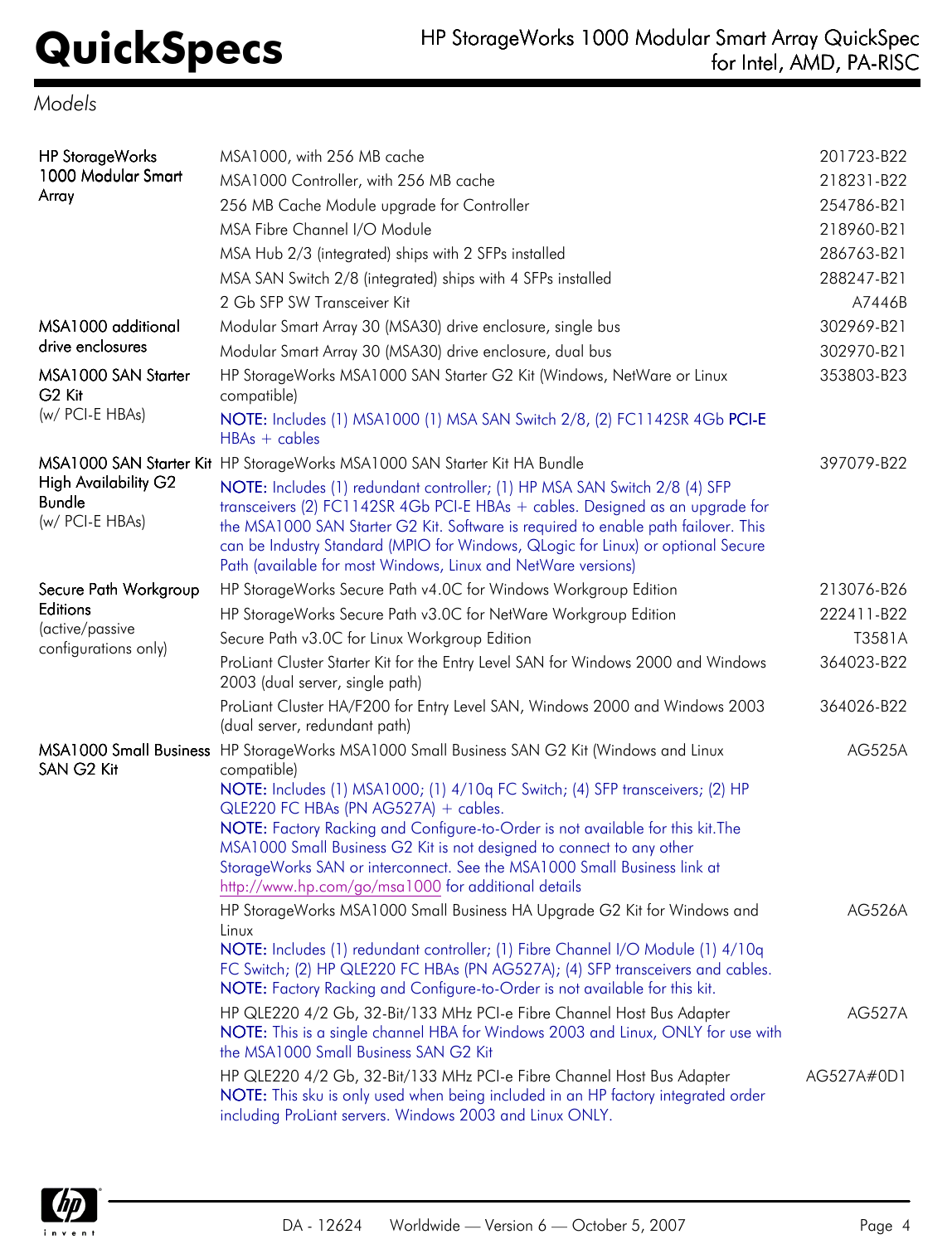*Models*



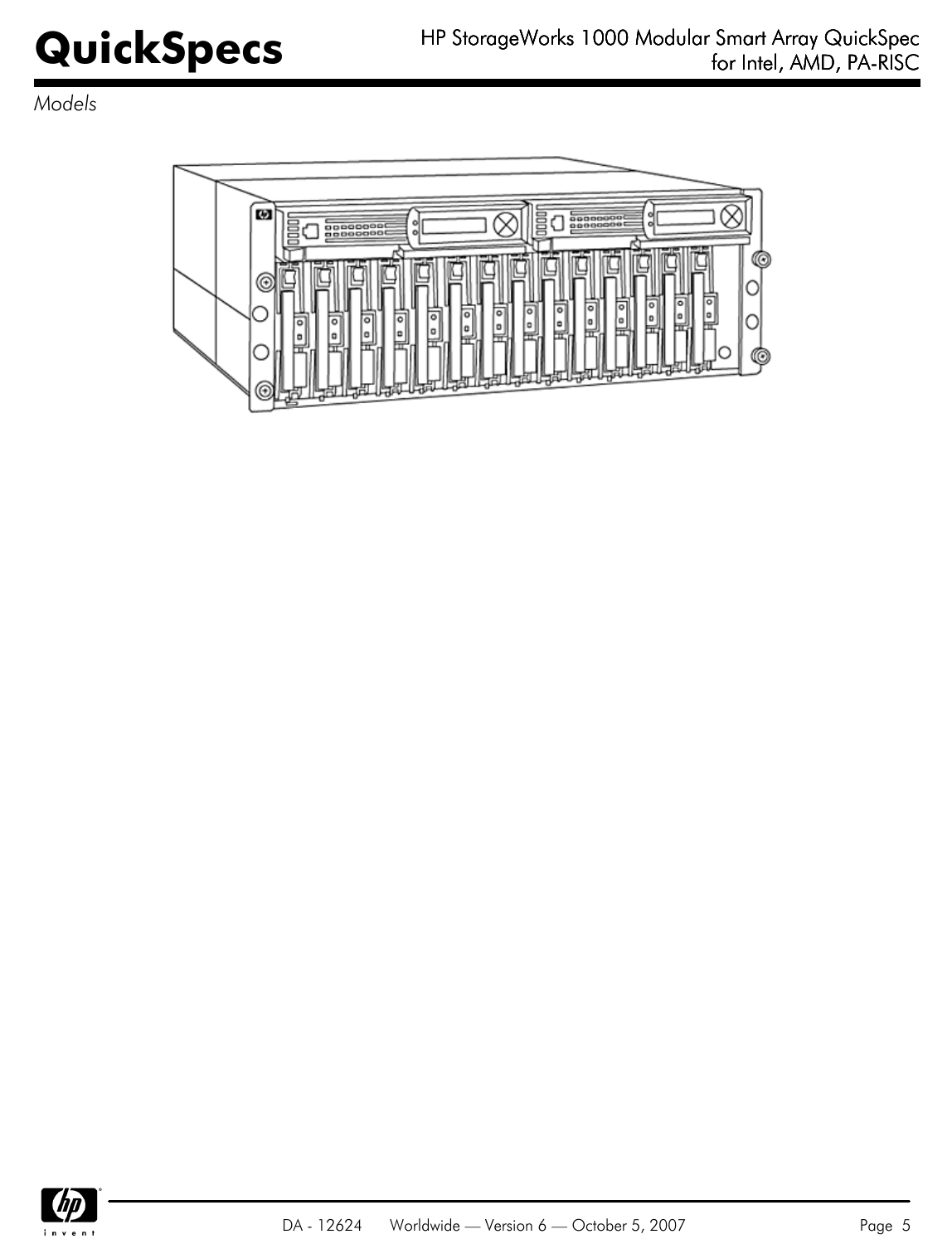# *MSA1000 Components*

With the following components, your storage capacity and performance can be scaled to new levels:

| <b>HP StorageWorks</b>      | With the following components, your storage capacity and performance can be scaled to new levels:<br>The 4U cabinet houses up to fourteen 1" Universal hot pluggable Ultra2, Ultra3, and/or Ultra320 drives.                                 |                                                                                                                                                                                                                                                                                                                                                                                                                                                                                                                                                                          |  |
|-----------------------------|----------------------------------------------------------------------------------------------------------------------------------------------------------------------------------------------------------------------------------------------|--------------------------------------------------------------------------------------------------------------------------------------------------------------------------------------------------------------------------------------------------------------------------------------------------------------------------------------------------------------------------------------------------------------------------------------------------------------------------------------------------------------------------------------------------------------------------|--|
| Modular Smart Array<br>1000 | Each MSA1000 includes the following standard components: (1) MSA1000 Controller, (1) MSA Fibre<br>Channel I/O Module with a single SFP, dual hot pluggable fans/power supplies and power cables,<br>documentation and a support software CD. |                                                                                                                                                                                                                                                                                                                                                                                                                                                                                                                                                                          |  |
|                             |                                                                                                                                                                                                                                              | The modular design of the MSA1000 makes it possible to add redundant controllers, redundant single<br>port Fibre Channel I/O Modules, 3-port hub, or embedded fabric switch and storage expansion<br>enclosures. Additional storage enclosures may be added without power cycling the MSA1000.                                                                                                                                                                                                                                                                           |  |
| MSA1000 Controller          | chosen.                                                                                                                                                                                                                                      | The MSA1000 Controller is an integrated RAID controller with an LCD/LED status display and 256 MB<br>read/write battery-backed cache (expandable to 512 MB per controller). One MSA1000 Controller is<br>included with the MSA1000; a redundant MSA1000 Controller is an option. Purchase of Secure Path<br>software or use of various industry standard MPIO solutions is a requirement if a second controller is                                                                                                                                                       |  |
|                             | Key Features                                                                                                                                                                                                                                 | • Redundant controller support with mirrored cache<br>• Fabric, Private Loop & Public Loop Support<br>• Auto Negotiated F, FL & L Port Login<br>RAID 0, 1, 1+0, 5 and ADG<br>2 Gb/1 Gb Frequency Agile<br>٠<br>Primary and Secondary Inter-Controller Link (ICL)<br>Host based configuration via ACU (OS dependent)<br>Optionally configurable with Command Line Interface (CLI)<br>• Remote configuration and monitoring via ACU (offline and remote) &<br>Insight Manager (OS dependent)                                                                               |  |
|                             | MSA1000 Controller<br><b>Management Features</b>                                                                                                                                                                                             | • Selective Storage Presentation: allows multiple hosts to access a single<br>MSA1000 storage system. Host access can be defined all the way<br>down to a logical volume level.<br>• Online RAID Level Migration: allows for online post-configuration<br>change to RAID level without destroying data or volume information.<br>• Online Capacity Expansion: lets you add storage to an operational<br>MSA1000-reducing expensive server downtime.<br>• Global Online Spare: reduces the risk of data loss by facilitating<br>automatic rebuilds after a drive failure. |  |
|                             | <b>Fault Tolerance</b>                                                                                                                                                                                                                       | Several fault tolerant configurations which keep data available and servers<br>running while drives are being replaced are supported including:                                                                                                                                                                                                                                                                                                                                                                                                                          |  |
|                             |                                                                                                                                                                                                                                              | RAID 6 with Advanced Data Guarding: Allocates the equivalent of<br>two parity drives across multiple drives and allows simultaneous write<br>operations.<br>Distributed Data Guarding (RAID 5): Allocates parity data across<br>multiple drives and allows simultaneous write operations.<br>Drive Mirroring (RAID 1, (1+0 Striped Mirroring)): Allocates half of<br>٠<br>the drive array to data and the other half to mirrored data, providing<br>two copies of every file.                                                                                            |  |

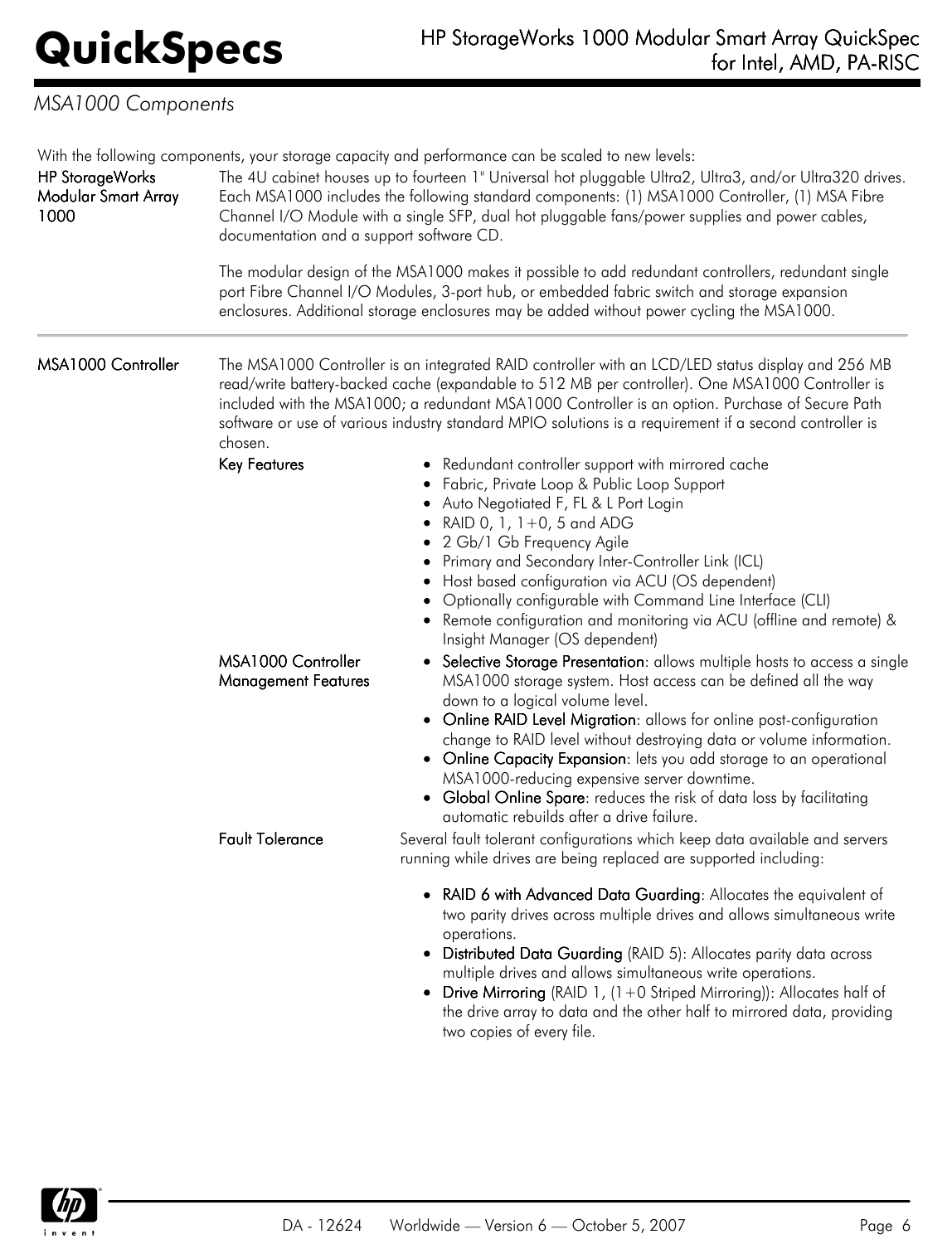| MSA1000 Components               |                                                               |                                                                                                                                                                                                                                                                                                                                                                                                                                                                                                                                                                                                                                                                                                                                                                                                                                                                                                                                                                                                                                                                                                                                                                                                                                                                        |  |
|----------------------------------|---------------------------------------------------------------|------------------------------------------------------------------------------------------------------------------------------------------------------------------------------------------------------------------------------------------------------------------------------------------------------------------------------------------------------------------------------------------------------------------------------------------------------------------------------------------------------------------------------------------------------------------------------------------------------------------------------------------------------------------------------------------------------------------------------------------------------------------------------------------------------------------------------------------------------------------------------------------------------------------------------------------------------------------------------------------------------------------------------------------------------------------------------------------------------------------------------------------------------------------------------------------------------------------------------------------------------------------------|--|
|                                  | <b>Fault Recovery</b>                                         | Minimizes downtime, reconstructs data, and facilitates a quick recovery from<br>drive failure:                                                                                                                                                                                                                                                                                                                                                                                                                                                                                                                                                                                                                                                                                                                                                                                                                                                                                                                                                                                                                                                                                                                                                                         |  |
|                                  |                                                               | • Online Spares: If a failure occurs, recovery begins with an online<br>spare and data is reconstructed automatically. Multiple online spares<br>can be assigned per array and used across multiple arrays. It is also<br>possible to assign different online spares across different arrays.<br>• Array Accelerator: Onboard, battery-backed cache memory protects<br>data in the event of a power failure. In the unlikely event of a controller<br>failure, the battery-backed cache will save critical user data.                                                                                                                                                                                                                                                                                                                                                                                                                                                                                                                                                                                                                                                                                                                                                  |  |
| MSA Fibre Channel I/O<br>Module  | redundant controller is used.                                 | Provides a single 2 Gb Fibre Channel connection per controller from the host side into the MSA1000.<br>The MSA Fibre Channel I/O Module includes one 2 Gb, Short Wave, Small-Form-Factor-pluggable<br>Transceiver (SFP). A second MSA Fibre Channel I/O Module can be installed for redundancy when a                                                                                                                                                                                                                                                                                                                                                                                                                                                                                                                                                                                                                                                                                                                                                                                                                                                                                                                                                                  |  |
|                                  | Linux, NetWare, SCO and HP-UX only.                           | The single I/O module can be used in a direct connect configuration (no switch or hub) in Windows,                                                                                                                                                                                                                                                                                                                                                                                                                                                                                                                                                                                                                                                                                                                                                                                                                                                                                                                                                                                                                                                                                                                                                                     |  |
| MSA SAN Switch 2/8<br>(embedded) | the rack space saving characteristics.<br><b>Key Features</b> | The optional MSA SAN Switch 2/8 offers low price per port and full scalability, doing so while taking zero<br>rack space, even in a redundant configuration. This second generation integrated switch option offers the<br>customer more ports than our previous offering and is a full member of the HP SAN Switch family,<br>assuring interoperability from the smallest to the largest SAN configuration. The HP StorageWorks MSA<br>SAN Switch 2/8 can be used by the true entry-level customer looking for a very inexpensive switch based<br>on cost per port. This same switch can be attractive to the larger customer who must have the<br>interoperability with their other external B-Series SAN switch products from HP and especially appreciates<br>(The MSA SAN Switch 2/8 replaced the obsolete MSA Fabric Switch 6 option.)<br>Eight 2 Gb ports: 1 to controller, 7 user accessible<br>$\bullet$<br>Product ships with 4 SFPs installed<br>No E-port restriction, accepts all optional software<br>Interoperates with external HP B-Series SAN Switch 2 and 4 Gb<br>switches<br>Configuration and management methodology common with SAN<br>$\bullet$<br>Switch product line, same methods as installed base of 40,000 + HP 1<br>and 2Gb SAN Switches |  |

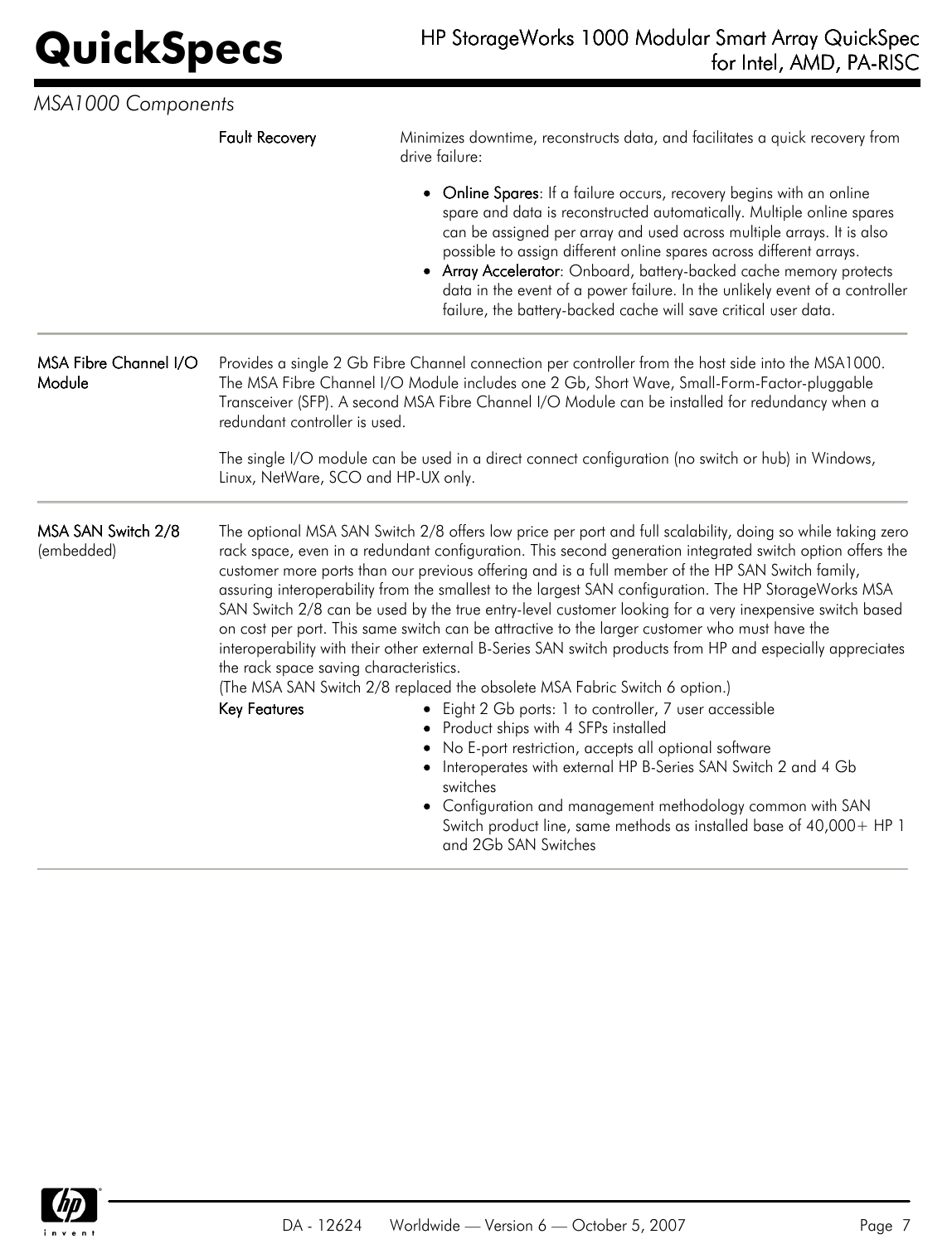## *MSA1000 Components*

| Active/passive<br>configurations only                                    | MSA Hub 2/3 (embedded) The HP StorageWorks MSA Hub 2/3 is a low-cost interconnect designed for clustering or low cost, high<br>speed attachment of two servers to the MSA1000. The MSA Hub 2/3 is a 3-port Fibre Channel<br>Arbitrated Loop hub that is mounted on a blade that easily installs inside the MSA1000 storage unit,<br>saving valuable rack space. Two of these hubs may be installed for redundancy within the MSA1000.<br>The MSA Hub 2/3 is not cascadable. It is not certified for Alpha environments.<br>The hub presents the user with two SFP ports for simple direct attachment to two single or clustered<br>servers without having to purchase an external interconnect device. It offers the most cost-effective<br>solution for a user to enable a clustered server environment. |
|--------------------------------------------------------------------------|-----------------------------------------------------------------------------------------------------------------------------------------------------------------------------------------------------------------------------------------------------------------------------------------------------------------------------------------------------------------------------------------------------------------------------------------------------------------------------------------------------------------------------------------------------------------------------------------------------------------------------------------------------------------------------------------------------------------------------------------------------------------------------------------------------------|
|                                                                          | High Performance: supports MSA1000 with a 2 Gb interconnect capable of up to 200 MB<br>throughput                                                                                                                                                                                                                                                                                                                                                                                                                                                                                                                                                                                                                                                                                                         |
|                                                                          | Low Cost: supports the entry-level SAN array with the most cost effective option for 2-node<br>clustering<br>• Compact: installs in the MSA1000, replacing the I/O module, saving valuable rack space<br>• Complete: comes with two SW SFPs - no need for further investment<br>Only supported with active/passive firmware                                                                                                                                                                                                                                                                                                                                                                                                                                                                               |
|                                                                          | Not qualified with servers utilizing Tru64 UNIX or OpenVMS operating systems.                                                                                                                                                                                                                                                                                                                                                                                                                                                                                                                                                                                                                                                                                                                             |
| 2/4 Gb Small Form<br>Factor pluggable (SFP)<br><b>SW Transceiver Kit</b> | 2/4 Gb Small-Form-Factor-pluggable (SFP) SW Transceivers are industry standard connection devices,<br>which hot plug into 2 or 4 Gb infrastructure components such as 2 or 4 Gb Fabric Switches. HP<br>StorageWorks 2/4 Gb SFP SW Transceivers support distances up to 300 meters at 2 Gb and 500 meters<br>at 1 Gb using multi-mode fiber optic cable.                                                                                                                                                                                                                                                                                                                                                                                                                                                   |
| Cables                                                                   | Multi-Mode Fibre Channel Multi-Mode Fibre Channel cables provide a thin, flexible cabling solution that is immune to<br>electromagnetic interference. HP offers cables to connect the MSA1000 to 4 Gb, 2 Gb and 1 Gb Fibre<br>Channel infrastructures. LC to LC cables are used when connecting the MSA1000 to 2 or 4 Gb Fibre                                                                                                                                                                                                                                                                                                                                                                                                                                                                            |

Channel infrastructures. LC to LC cables are used when connecting the MSA1000 to 2 or 4 Gb Fibre Channel components because both connections will utilize small form factor transceivers. LC to SC cables are used when connecting the MSA1000 to 1 Gb Fibre Channel components. 1 Gb components use the larger GBIC style transceivers.

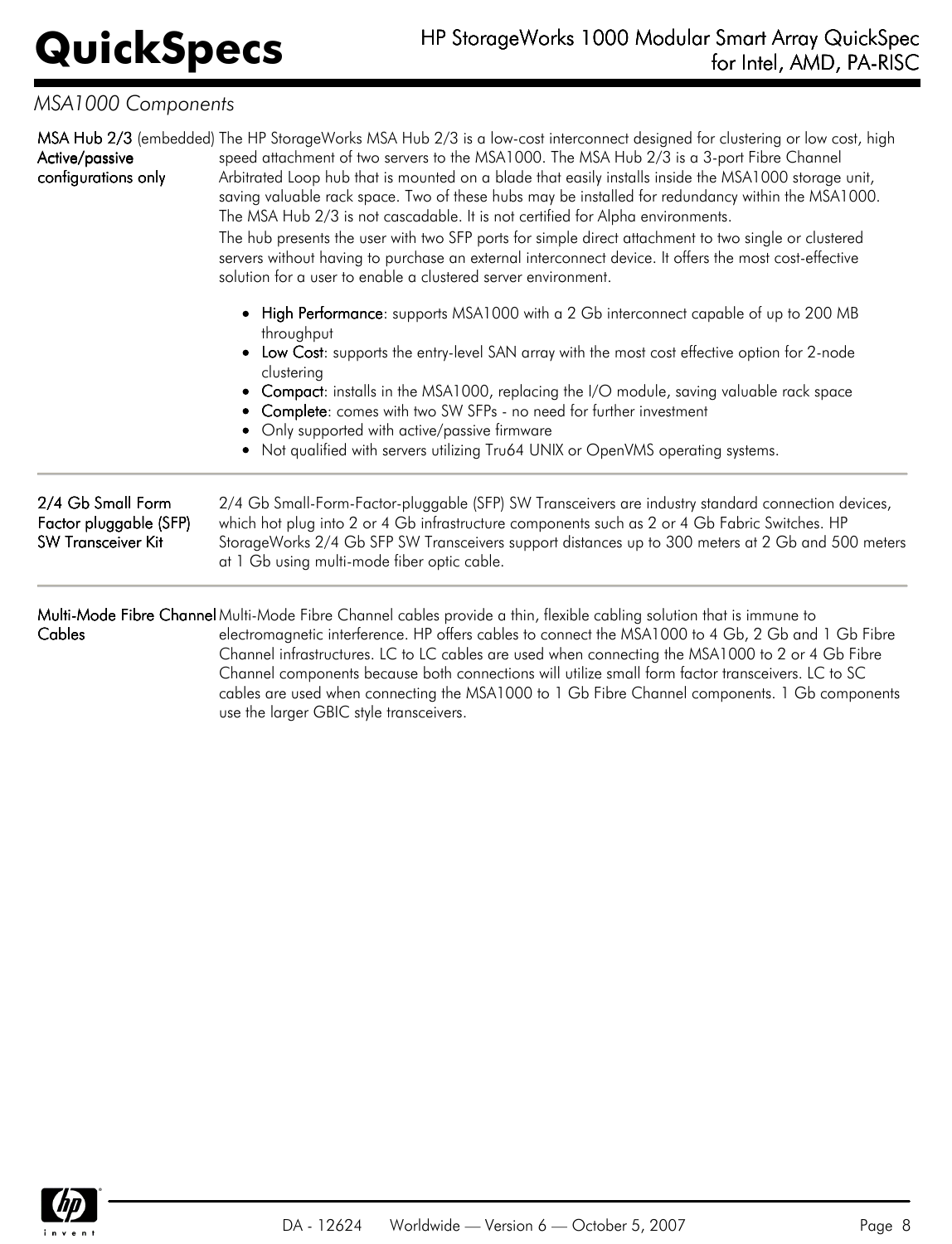## *Software Components*

The MSA1000 utilizes a single, consistent set of utility software for storage and RAID management, setup, configuration and troubleshooting. This consistency reduces the cost of ownership by reducing the training and technical expertise necessary to install and maintain your HP storage solution.

| <b>Array Configuration Utility</b><br>(solution chosen as<br>appropriate for operating<br>system) | • Provides a graphical view of HP drive array configurations<br>Easy to use Wizards for configuration<br>• ACU supports on-line configuration<br>• Web Based ACU supports On-Line, Remote Web Based and Off-line configuration<br>Runs online on Microsoft Windows 2000 and 2003                                                                                                                                                                                                                                                                                                                                                                                                                                                           |
|---------------------------------------------------------------------------------------------------|--------------------------------------------------------------------------------------------------------------------------------------------------------------------------------------------------------------------------------------------------------------------------------------------------------------------------------------------------------------------------------------------------------------------------------------------------------------------------------------------------------------------------------------------------------------------------------------------------------------------------------------------------------------------------------------------------------------------------------------------|
| Selective Storage<br>Presentation (SSP)                                                           | Built-in to MSA1000 Controller firmware and controlled via ACU<br>• Allows setting of access rights to the MSA1000 storage by hosts<br>• Access control can be set up to a logical volume level using the Array Controller Utility                                                                                                                                                                                                                                                                                                                                                                                                                                                                                                         |
| Insight Manager<br>(solution chosen as<br>appropriate for operating<br>system)                    | Powerful storage, server and server option management tool<br>Monitor storage from a remote central location<br>Browser based System Insight Manager provides full access from anywhere on the Intranet,<br>$\bullet$<br>eliminating the need for a dedicated Insight Manager management console                                                                                                                                                                                                                                                                                                                                                                                                                                           |
| OS Support for Single<br>controller or dual<br>controller active/passive<br>configurations        | Microsoft Windows Enterprise Edition 2003 (32 & 64-bit) R2<br>Microsoft Windows Standard Edition 2003 (32 & 64-bit) R2<br>Microsoft Windows 2000 Server Edition (32 & 64-bit)<br>٠<br>Microsoft Windows 2000 Advanced Server (sp4) (32 & 64-bit)<br>• HP-UX 11.11, 11.23 and 11.31<br>Red Hat Linux Enterprise Advanced Server and Enterprise Linux 3.0, 4.0, and 5.0 (32-bit & 64-bit)<br>٠<br>SuSE Linux SLES8, SLES9, and SLES 10 (32 & 64-bit)<br>Netware 6.5.<br>• Tru64 UNIX or OpenVMS supported in homogeneous environments only (no hub support).<br>• SCO OpenServer 6.0.0, SCO UnixWare 7.1.3 and UnixWare 7.1.4<br>Please refer to compatibility matrix at http://www.hp.com/go/msa1000 for complete configuration<br>support. |
| OS Support for<br>Dual controller                                                                 | Optional controller firmware is available for downloading at no cost from the HP MSA1500 Web Site<br>that enables both controllers to operate in an active/active mode. The following are the only operating                                                                                                                                                                                                                                                                                                                                                                                                                                                                                                                               |

active/active firmware (requires 2nd controller and free firmware download)

systems that have been tested and are supported with active/active functionality in a homogeneous configuration only. Dual active (active/active) controller support is heterogeneous with Windows, HP-UX, and Linux environments.

- Microsoft Windows Standard and Enterprise Editions 2003 (32 & 64-bit) R2
- Microsoft Windows 2000 Server and Advanced Server (SP4) Editions (32 & 64-bit)
- HP-UX 11.11, 11.23, and 11.31
- Red Hat Linux Enterprise Linux 3, 4, and 5 (32-bit & 64-bit)
- SuSE Linux SLES8, SLES9, SLES 10 (32 & 64-bit)
- Tru64 UNIX or OpenVMS supported in homogeneous environments only (no hub support).
- NetWare 6.5
- $\bullet$  SCO

NOTE: HP Secure Path is not supported on active/active controller configurations. Industry standard failover methodology is employed.

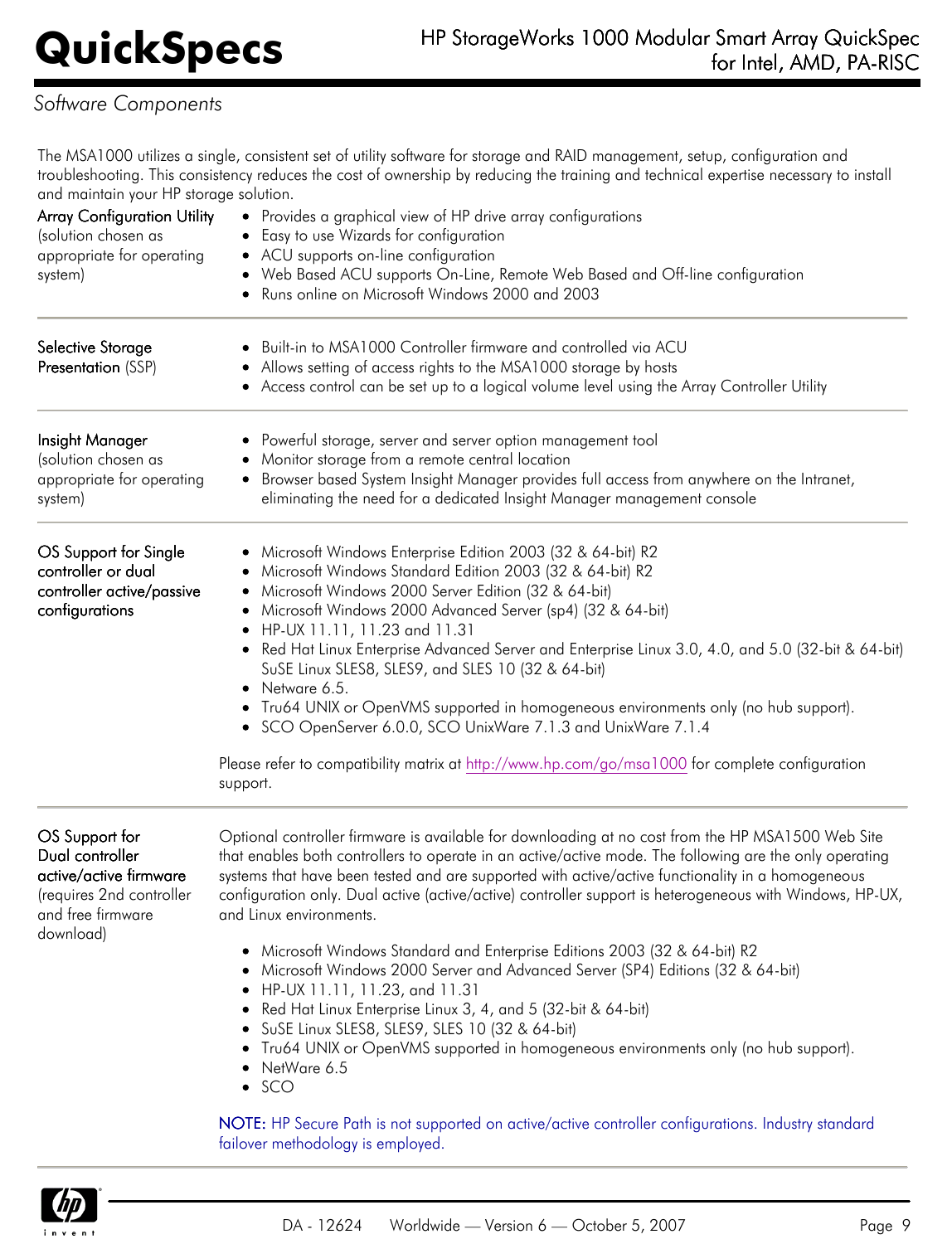| Software Components                                                                                                                                                                                                                                                                                                                                                                                             |  |  |  |
|-----------------------------------------------------------------------------------------------------------------------------------------------------------------------------------------------------------------------------------------------------------------------------------------------------------------------------------------------------------------------------------------------------------------|--|--|--|
| The MSA1000 for HP-UX only supports active/active dual controller configurations or single controller<br>configurations. Two controller, active/passive configurations are not supported. HP-UX support is<br>heterogeneous with Windows and Linux. Command Line Interface (CLI) is used for configuration and<br>Event Monitoring Service (EMS) for monitoring. Root/Boot/Dump/Swap/Install is also supported. |  |  |  |
| • Command Line Interface (ACU/CLI) is used for configuration and Event Monitoring Service (EMS)<br>for monitoring.<br>Root/Boot/Dump/Swap/Install is supported.<br>• PV Links is supported for multi (HBA) path / single controller (2 HBAs) configurations.<br>• Fabric and direct Connect are supported<br>• HP-UX 11.11, 11.23, and 11.31 PA-RISC and Itanium                                                |  |  |  |
| HP's MSA1000 SAN solution is available today to run on SCO UnixWare 7.1.3 and 7.1.4 and SCO<br>OpenServer 6.0.0. The MSA1000 with a single controller or dual/active controllers may be connected to<br>a ProLiant server with SCO UnixWare in one of the below described manners:                                                                                                                              |  |  |  |
| • Direct Attach<br>• Through an internal switch                                                                                                                                                                                                                                                                                                                                                                 |  |  |  |
| Microsoft Cluster Server Certification<br>• HP Serviceguard for Linux & HP-UX<br>• Hewlett Packard Data Protector<br>• VERITAS Backup Exec and NetBackup<br>Legato NetWorker for Windows<br>• SteelEye LifeKeeper for Linux Certification<br>Please refer to compatibility matrix at http://www.hp.com/go/msa1000 for complete configuration                                                                    |  |  |  |
|                                                                                                                                                                                                                                                                                                                                                                                                                 |  |  |  |

support.

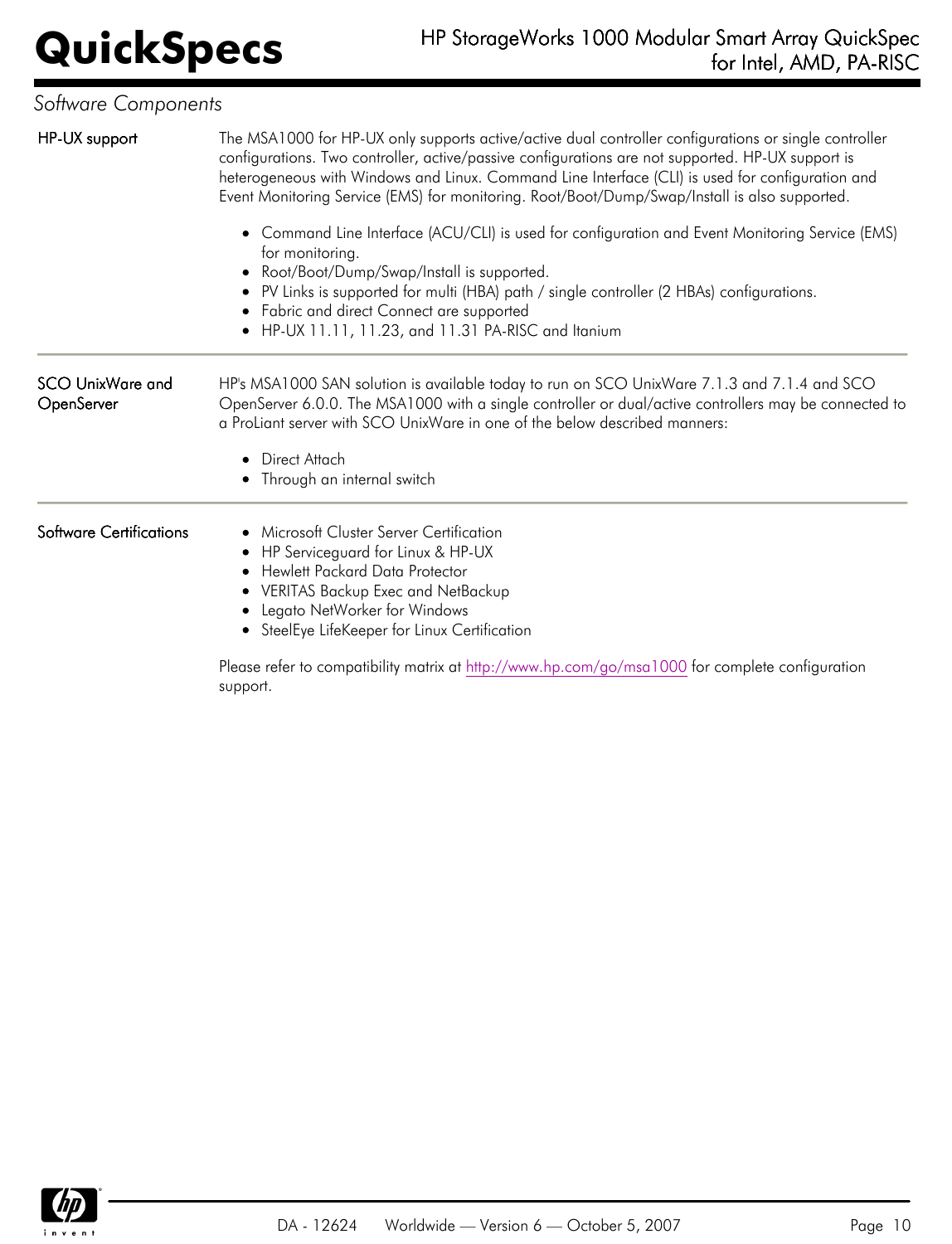| Path                                                                    | HP StorageWorks Secure Secure Path is not supported with dual active (active/active) controller configurations. Industry standard<br>MPIO solutions are employed for those situations.                                                                                                                                                                                                                       |                                                                                                                                                                                                                                                                                                                                                         |  |
|-------------------------------------------------------------------------|--------------------------------------------------------------------------------------------------------------------------------------------------------------------------------------------------------------------------------------------------------------------------------------------------------------------------------------------------------------------------------------------------------------|---------------------------------------------------------------------------------------------------------------------------------------------------------------------------------------------------------------------------------------------------------------------------------------------------------------------------------------------------------|--|
| (only for use with dual<br>controller active/passive<br>configurations) |                                                                                                                                                                                                                                                                                                                                                                                                              | HP StorageWorks Secure Path is a family of high availability multi-pathing software products providing<br>continuous data access from the HP RAID Array to host servers running the Windows Server 2003,<br>Windows 2000, Linux and NetWare operating systems.                                                                                          |  |
|                                                                         | Redundant hardware, advanced RAID technology and Secure Path's automated failover capability are<br>used to enhance fault tolerance and availability. Secure Path effectively eliminates controllers, disk drives,<br>interconnect hardware and host bus adapters as single points of failure in the storage subsystem.                                                                                      |                                                                                                                                                                                                                                                                                                                                                         |  |
|                                                                         | The attachment of non-Secure Path (single HBA) servers to an MSA1000 with dual controllers<br>(active/passive) that has servers with Secure Path (dual HBA) attached is supported where the operating<br>systems are Windows or NetWare. Users must realize that in event of a controller fail-over (failure of<br>active controller) the single path servers will lose access to their data on the MSA1000. |                                                                                                                                                                                                                                                                                                                                                         |  |
|                                                                         | Key Features                                                                                                                                                                                                                                                                                                                                                                                                 | NEW – Secure Path can now support up to an 8-node cluster in Windows Server 2003.<br>NOTE: If Secure Path for Linux is used on any node or cluster attached to an MSA1000, all nodes must<br>also have Secure Path installed, regardless of operating systems.<br>NOTE: refer to http://www.hp.com/go/securepath for the latest Secure Path parameters. |  |
|                                                                         |                                                                                                                                                                                                                                                                                                                                                                                                              | Maintains connections to storage<br>Monitors I/O paths and alerts on significant events                                                                                                                                                                                                                                                                 |  |
|                                                                         | Used in                                                                                                                                                                                                                                                                                                                                                                                                      | <b>Stand alone Configurations</b>                                                                                                                                                                                                                                                                                                                       |  |
|                                                                         |                                                                                                                                                                                                                                                                                                                                                                                                              | Cluster configurations                                                                                                                                                                                                                                                                                                                                  |  |
|                                                                         |                                                                                                                                                                                                                                                                                                                                                                                                              | SAN configurations                                                                                                                                                                                                                                                                                                                                      |  |
|                                                                         |                                                                                                                                                                                                                                                                                                                                                                                                              |                                                                                                                                                                                                                                                                                                                                                         |  |

MSA1000 utilization of **Industry Standard fail-over** through third-party vendors, providing continuous data access from HP's RAID MSA1000 to host servers. solutions HP supports additional high availability multi-pathing capabilities within various operating systems and Options are available for servers running the Windows and Linux operating systems. More information and the explanation of restrictions are available at <http://h18006.www1.hp.com/products/sanworks/multipathoptions/index.html>

- Microsoft Windows 2000 and 2003 (32 bit EE and 64 bit EE only)can utilize the HP MPIO Basic Failover v1.3 for MSA Arrays, a DSM available for free download at the above site. MSAs in active/active configurations use the Full Featured MPIO.
- Linux industry standard failover for the MSA1000 is available at no charge within the HBA device driver from QLogic (A/A or A/P) or Emulex (active/active only).
- HP-UX utilizes PV-Links. NetWare, OpenVMS, Tru64 UNIX, and NetWare use path fail-over methods intrinsic to the OSes.

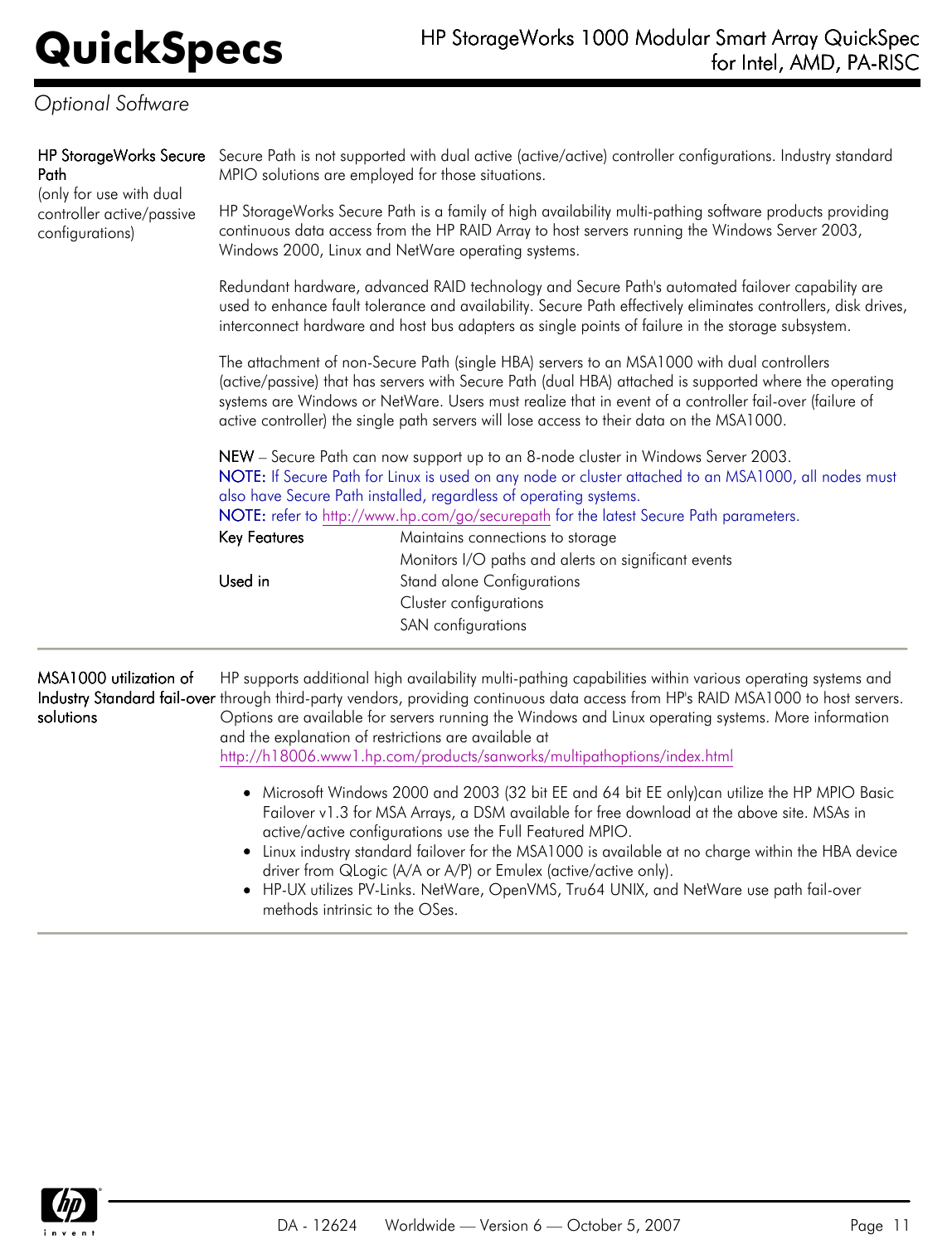MSA1000 clustering Clustering is rapidly gaining in popularity as users desire a high level of data availability. Many of the old cluster restrictions that were the product of both hardware and operating systems have been overcome. While there still remain configuration limits, the result is a new high degree of flexibility both in number of clusters, mixing clusters with single nodes, and the integration of dissimilar operating systems. For example you may mix three Microsoft (Windows Server 2003 or Windows 2000) clusters and other individual servers, even doing so in a heterogeneous server operating system environment. Windows Server 2003 allows a single cluster of up to eight nodes.

> Single-path (single controller, non-Secure Path) NetWare clustering has been successfully tested up to a 12-node cluster. NetWare clusters employing Secure Path (dual controller, dual HBAs) are limited to six nodes. Multiple NetWare clusters (and single servers) may have concurrent access with no limitation inherent to the MSA1000. Likewise up to a 16-node Linux cluster (single controller, non-Secure Path) utilizing SteelEye LifeKeeper for Linux clustering software has been tested and is supported. Presently a Linux/Secure Path configuration is limited to a two-node cluster. Refer to <http://www.hp.com/go/securepath> for any restriction on Linux with Secure Path.

The MSA1000 has the ability to be configured with thirty-two LUNs. Best practices would dictate generally no more than sixteen servers accessing a single MSA1000. More commonly, users have had an average of five to eight nodes. This can be any combination of hosts or clusters with different operating systems while holding fast to the guidelines and limits described in the above paragraphs. Performance within these guidelines is heavily dependent on the actual number of end users and types of applications being employed.

For more information, click on the link: [http://www.hp.com/solutions/ha.](http://www.hp.com/solutions/ha)

### ProLiant Cluster F200 for the Entry Level SAN (Microsoft) • The ProLiant Cluster F200 for the Entry Level SAN is designed to assist in simplifying the configuration of cluster solutions that provide high levels of data and applications availability in the Microsoft Windows Operating System environment through clustering to provide no-singlepoint-of-failure. The ProLiant Cluster F200 for the Entry Level SAN supports a two-node cluster based on Microsoft Windows 2000 Advanced Server and two to eight-nodes cluster based on Microsoft Windows Server 2003 Enterprise Edition operating system, the StorageWorks Modular Smart Array 1000 (MSA1000) and MSA1500 cs, or Raid Array RA4100 and ProLiant Servers. This solution also supports StorageWorks Secure Path management software. HP ProLiant Cluster HA/F200 for Entry Level SAN (Microsoft) 364026-B22

HP Serviceguard for Linux HP Serviceguard is a high availability solution that leverages the strength of HP's experience in the HA business, bringing the best-in-class mission critical technologies to the Linux environment and ProLiant and Integrity servers. HP Serviceguard provides critical applications the high availability that enterprise customers require for 24x7 business operations. It is designed to protect applications from a wide variety of software and hardware failures, monitoring the health of each server (node) and quickly responding to failures including system processes, system memory, LAN media and adapters, and application processes. Serviceguard enables customers to cluster HP ProLiant and Integrity server families with shared storage from HP Modular Smart Array 1000 to HP StorageWorks XP disk arrays in a 2-node SCSI or 2 to 16-node Fibre Channel configuration. Please refer to the HP ProLiant High Availability web site under Linux clustering for ProLiant for the latest information on Serviceguard for Linux:<http://www.hp.com/go/sglx> For general Serviceguard information (HP-UX and Linux), please refer to: <http://www.hp.com/go/serviceguard> HP Serviceguard for Linux ProLiant Cluster, A.11.18 (2 license version) 305199-B27 HP Serviceguard for Linux, A.11.18 (single license version) 307754-B27

HP Serviceguard for Linux ProLiant Cluster, A.11.16 (2 license version) 305199-B26 HP Serviceguard for Linux, A.11.16 (single license version) 307754-B26

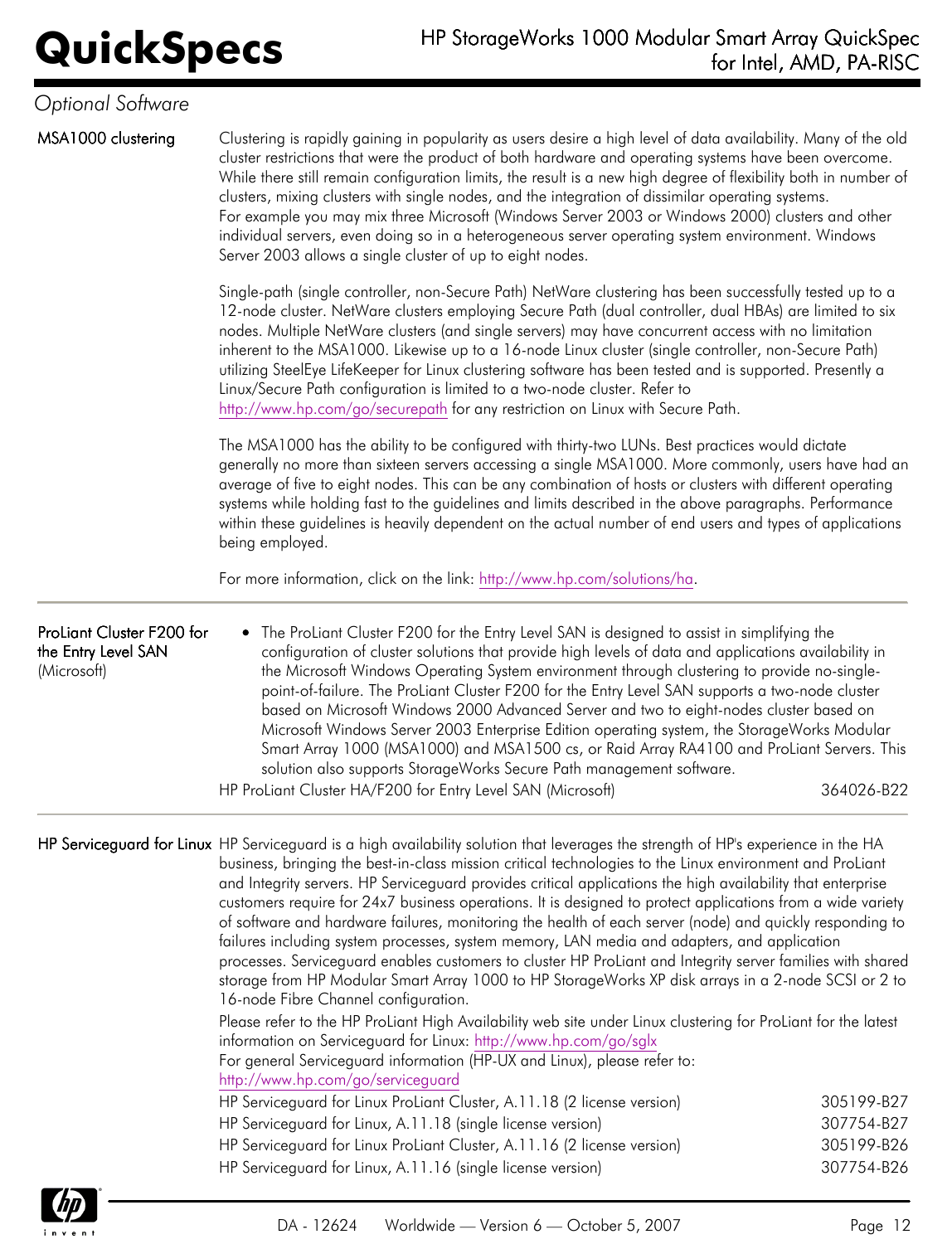$\psi$ invent

| <b>HP Serviceguard</b><br>For HP-UX                                              | HP Serviceguard for HP-UX 11i v2 and 11i v3                                                                                                                                                                                                                                                                                                                                                                                                                                                                                                                                                                                                                                                                                                                                                                                                                                                                                                                                                                                                                                                                                                                                                                                                                                                                                                                                                                                                                                                                                                                                                                                                                                                                                                       | T1905CA |
|----------------------------------------------------------------------------------|---------------------------------------------------------------------------------------------------------------------------------------------------------------------------------------------------------------------------------------------------------------------------------------------------------------------------------------------------------------------------------------------------------------------------------------------------------------------------------------------------------------------------------------------------------------------------------------------------------------------------------------------------------------------------------------------------------------------------------------------------------------------------------------------------------------------------------------------------------------------------------------------------------------------------------------------------------------------------------------------------------------------------------------------------------------------------------------------------------------------------------------------------------------------------------------------------------------------------------------------------------------------------------------------------------------------------------------------------------------------------------------------------------------------------------------------------------------------------------------------------------------------------------------------------------------------------------------------------------------------------------------------------------------------------------------------------------------------------------------------------|---------|
| <b>HP ProLiant Clusters for</b><br><b>NetWare</b>                                | HP supports a broad range of solutions for NetWare Cluster services including configurations featuring<br>the MSA1000 and optionally with HP StorageWorks Secure Path. These solutions provide high<br>availability and maximum resource utilization for NetWare environments from small file sharing<br>implementations to enterprise business computing. Single-path (single controller, non-Secure Path)<br>NetWare clusters of up to 12-nodes have been successfully tested. Presently 2-node NetWare clusters<br>with Secure Path have been tested and approved with larger NetWare cluster testing planned. Multiple<br>NetWare clusters are allowed.<br>NOTE: Refer to http://www.hp.com/go/securepath for the latest Secure Path for NetWare parameters.                                                                                                                                                                                                                                                                                                                                                                                                                                                                                                                                                                                                                                                                                                                                                                                                                                                                                                                                                                                  |         |
| <b>HP ProLiant Parallel</b><br><b>Database Clusters for</b><br>Oracle on MSA1000 | The HP Parallel Database Clusters (PDC) for Windows and Linux provide the industry's leading platform<br>for deployment of Oracle 9i Real Application Clusters. The PDC is a multi-node (up to six in Microsoft<br>environments and up to four with Linux)) shared-storage clustering environment that enables industry<br>standard Windows and Linux platforms to deliver performance previously limited to very large SMP (16 to<br>32 processor) environments. Every server node in the cluster has concurrent read-write access to the<br>common shared database residing on the MSA1000 storage SAN. The multi-node architecture is<br>inherently highly available, loss of any single node results in some degradation of performance but the<br>database remains active and accessible. When optimally integrated with Oracle load balancing and<br>transparent application reconnect features, clients are completely insulated from the loss of a server<br>resource or an Oracle instance failure on a node. To complement the high availability of the server<br>cluster in a Windows environment, the Parallel Database Cluster integrates HP StorageWorks Secure<br>Path for fully redundant access to the database in the even of any failure in SAN connectivity. Secure Path<br>for Linux will be available at a later date. Combined, the Oracle clustering technology and HP platform<br>technology deliver cost effective and highly available enterprise solutions for database applications.<br>For more specific information concerning configuration, interconnect options, and dual path software<br>refer to the HP/Oracle site at<br>http://h18000.www1.hp.com/solutions/enterprise/highavailability/oracle/index.html. |         |
| <b>Key Features</b>                                                              | Support for Windows 2000 and Windows Server 2003<br>• Virtualization – multiple storage arrays can be consolidated into a pool of disk space for individual<br>or clustered systems to use. Multiple virtual disks, up to 2 terabyte in size, can be created from a<br>pool for users and their applications. Existing storage units with production data can be imported<br>into a pool. The data partition is preserved as a virtual disk and unused capacity is added to the<br>pool.<br>• Online volume growth – Enables easy, non-disruptive growth for Windows 2000 or and Windows<br>Server 2003 with zero downtime. Allows a system administrator to grow an existing volume on<br>virtual disks and Windows 2000 basic disk. The system will remain online, and the data on the<br>volume will remain intact.<br>Snapshots - Instant, point-in-time snapshots for backup, online restore, testing or data mining.<br>٠<br>Enable instant creation of multipurpose virtual replicas of production data without the requirement<br>of a physical copy Snapshots identical to ordinary physical disks, with both read and write<br>capability. Snapshots can remain online for restore operations, testing, and data mining. Full<br>interoperability with the Windows Server 2003 Volume Shadow-copy Service (VSS).<br>E-mail notification – customization of events for servers under your span of control.<br>Enhanced pool deletion – delete a pool that contains snapshots and virtual disks or delete a<br>virtual disk that contains snapshots with the DELTREE command.<br>Interoperability with StorageWorks Storage Mirroring<br>٠                                                                                                |         |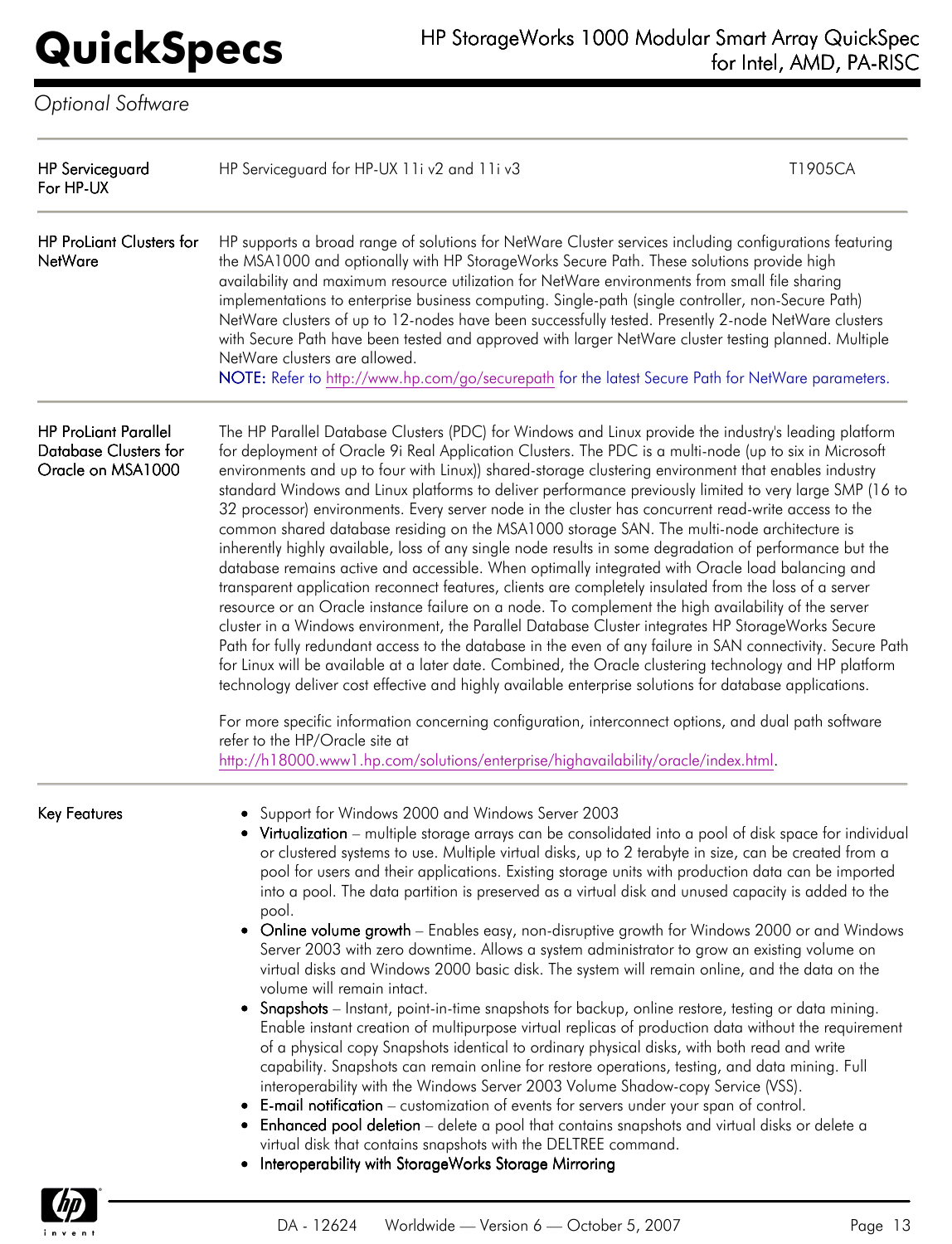Enhanced policy descriptions – the policy key descriptions have been updated for easier identification.

Please refer to the Optional Software section of this document or visit <http://www.hp.com/go/msa1000> for additional details.

**HP StorageWorks Storage** OpenView Storage Mirroring is designed to take small-medium enterprises beyond periodic backup to **Mirroring** provide continuous data protection with minimal data loss and immediate recovery from any disaster or system outage. Utilizing patented STAR technology, OV Storage Mirroring captures byte-level changes as they happen and replicates those changes to one or more target servers at any location in the exact sequence sent by the source. Advanced features put you in control of bandwidth usage, queue data changes for replication during off-peak hours, enable e-mail, pager or wireless notification when changes occur and scales organically to meet the need of your environment. OV Storage Mirroring is the core component to the following solutions: disaster recovery, remote availability, centralized backup, serverless backup, data distribution, mining and server/storage migration.

- Supports Microsoft Windows 2000/NT/2003servers
- One-to-one failover/fail back solution for MS-Exchange, MS-SQL and Oracle providing automatic failover and near instantaneous access to replicated data or use replicated data or rebuild your local server.
- Server Groups enables the "grouping" of servers on the management console (GUI) allowing focus on only those servers under your span of control
- Continuous, asynchronous byte-level replication with intelligent data compression captures changes as they occur, ensures sequence of data mirrored on target, and provides userconfigurable compression levels to ensure efficient usage of network resources.
- One-to-many and many-to-one host configurations allowing multiple production servers to use the same target server

For more information visit <http://h18006.www1.hp.com/products/storage/software/sm/index.html>

Server Compatibility All ProLiant x86 and x86\_64 servers are fully supported unless noted below. NOTE: New model testing is ongoing.

### ProLiant x86 servers

BL20p G4, BL30p, BL45p G2, DL140 G2, DL320 G5, DL360, DL360 G2, DL360 G3, DL360 G5, DL380, DL380 G2, DL380 G3, DL380 G5, DL560, DL580, DL580 G2, G3, G4, ML370 G4, ML370 G5, ML530, ML530 G2, ML570 G3, ML570 G4

## ProLiant AMD Opteron servers

BL25p, BL25p (Dual Core), BL35p, BL35p (Dual Core), BL45p, BL45p (Dual Core), DL145, DL145 G2 (Dual Core), DL365, DL385, DL385 (Dual Core), DL385 G2, DL585, DL585 G2 (Dual Core) (DL145- G1 not supported in Boot-From-SAN environment)

## ProLiant INTEL EM64T servers

BL20p G3, BL20p G4, BL460c, BL480c, DL360 G4p, DL360 G4, DL360 G5, DL380 G4, DL380 G5, DL580 G3, DL580 G4, ML350 G4p, ML350 G5, ML370 G4, ML370 G5, ML570 G3, ML570 G4

### Integrity IA64 (Itanium) servers

rx1600, rx1620, rx2600, rx2620, rx4610, rx36xx, rx4640, rx5670, rx66xx, rx7620, rx8620, rx8800, rx9610, zx2000, zx6000, Integrity Superdome NOTE: BL60P (FC Mezzanine Card, FC passthru or internal McData/Brocade FC 4Gb Switch Cube)

### HP-UX specific servers

rp24xx, rp34x0, rp4440, rp54xx, rp740x, rp7410, rp7420, rp8400, rp8420, SD16000, SD32-128A,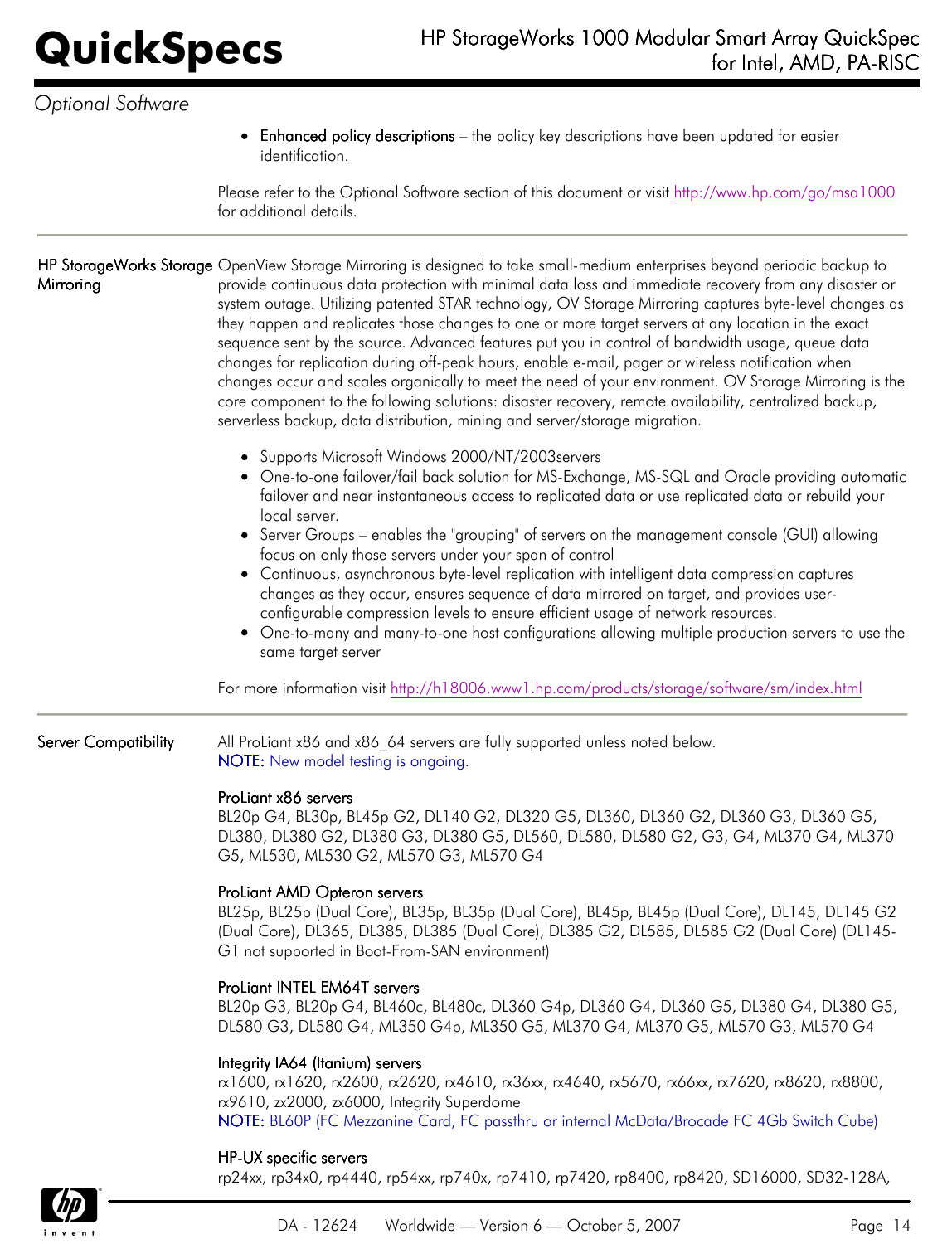SD32/64000, C3xxx, B2000, J5xxx, J6000, J7xxx, K-class

### Supported Alpha servers

DS10, DS15, DS20, DS20E, DS25, ES40, ES45, ES47 (PCI-X), ES80 (PCI-X), GS60, GS60E, GS80, GS140, GS160, GS320, GS1280 (PCI-X)

NOTE: Certification of new ProLiant and Integrity server models is ongoing. Not all OSes are supported on all models. Supports most multi-vendor industry standard 32-bit Intel-based (x86) and Opteron servers.



DA - 12624 Worldwide — Version 6 — October 5, 2007 **Page 15**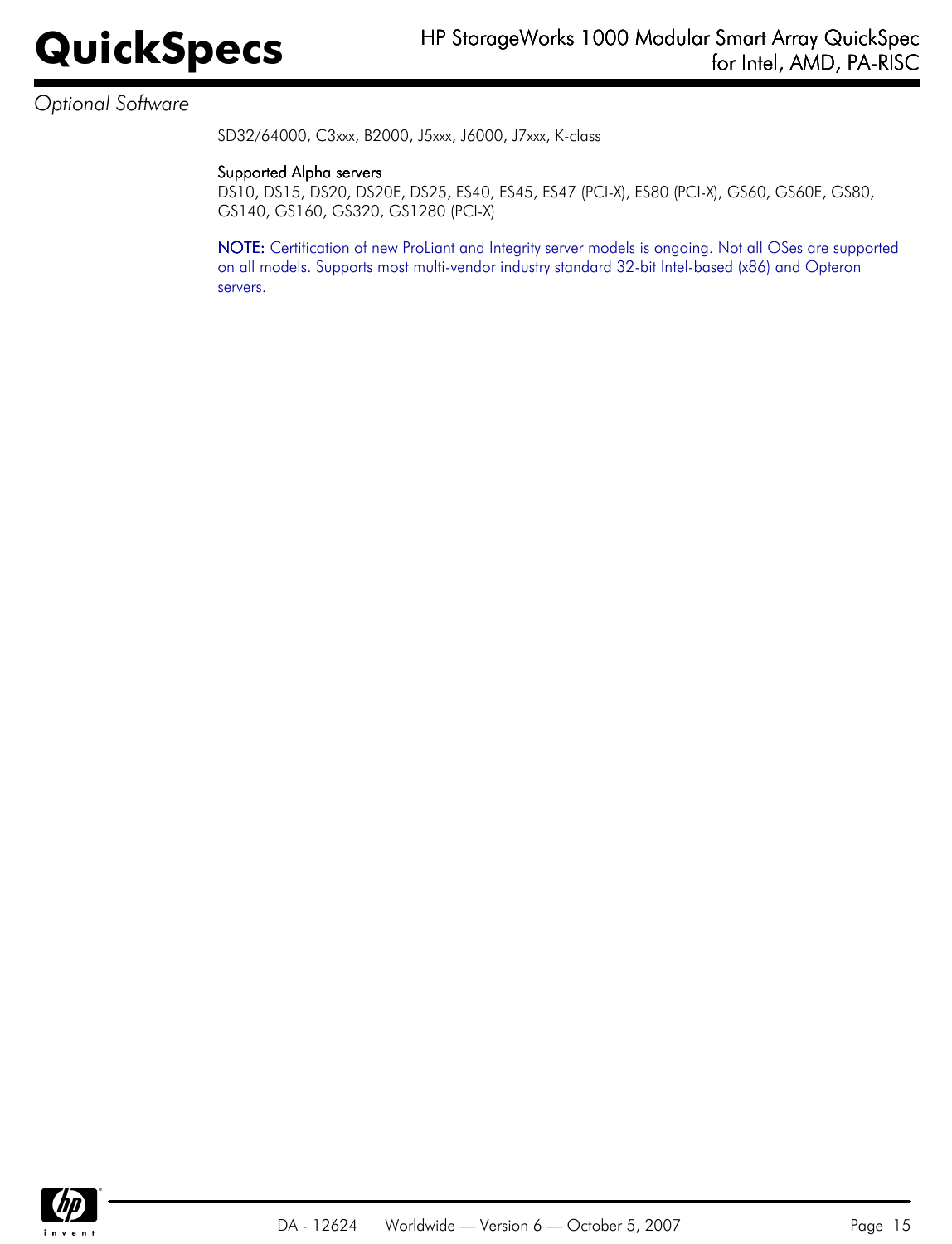## *Configure to Order Program Information*

HP introduces the new Configure to Order program on a limited basis. It is not yet available in all areas. The MSA1000 and its options may or may not be factory installed in a rack with add-on controllers, switches, hubs, MSA30 enclosures and hard drives. The MSA1000 may be integrated with 64-bit Integrity and PA-RISC servers or ProLiant or as standalone storage.

| Configure to Order | Products Approved for CTO                                                                                                          | <b>CTO SKUs</b> |
|--------------------|------------------------------------------------------------------------------------------------------------------------------------|-----------------|
|                    | Modular Smart Array 1000                                                                                                           | 201723-B22 #0D1 |
|                    | HP MSA1000 Controller 256 cache ALL                                                                                                | 218231-B22 #0D1 |
|                    | 256 MB Cache Upgrade                                                                                                               | 254786-B21 #0D1 |
|                    | 2 Gb FC Port Kit                                                                                                                   | 218960-B21 #0D1 |
|                    | MSA SAN Switch 2/8 ALL                                                                                                             | 288247-B21 #0D1 |
|                    | MSA1000 Embedded 3-port Hub                                                                                                        | 286763-B21 #0D1 |
|                    | MSA30 U320 Enclosure, single bus                                                                                                   | 302969-B21 #0D1 |
|                    | 300 GB Pluggable Ultra320 Universal Hard Drive, 10,000 rpm (1")                                                                    | 350964-B22 #0D1 |
|                    | 146 GB 10K U320 Pluggable Hard Drive WW                                                                                            | 286716-B22 #0D1 |
|                    | 72 GB 10K U320 Pluggable Hard Drive WW                                                                                             | 286714-B22 #0D1 |
|                    | 146.8 GB Pluggable Ultra320 Universal Hard Drive, 15,000 rpm (1")                                                                  | 347708-B22 #0D1 |
|                    | 72 GB 15K U320 Pluggable Hard Drive WW                                                                                             | 286778-B22 #0D1 |
|                    | 36 GB 15K U320 Pluggable Hard Drive WW                                                                                             | 286776-B22 #0D1 |
|                    | 2m LC-LC multimode FC cable                                                                                                        | 221692-B21 #0D1 |
|                    | 5m LC-LC multimode FC cable                                                                                                        | 221692-B22 #0D1 |
|                    | 15M LC-LC multimode FC cable                                                                                                       | 221692-B23 #0D1 |
|                    | 30M LC-LC multimode FC cable                                                                                                       | 221692-B26 #0D1 |
|                    | 50M LC-LC multimode FC cable                                                                                                       | 221692-B27 #0D1 |
|                    | 42U EVA cab 60Hz                                                                                                                   | 338042-B21      |
|                    | 42U EVA cab 50Hz                                                                                                                   | 338043-B21      |
|                    | 36U EVA cab 60Hz                                                                                                                   | 338044-B21      |
|                    | 36U EVA cab 50Hz                                                                                                                   | 338045-B21      |
|                    | 22U EVA cab 60Hz                                                                                                                   | 338046-B21      |
|                    | 22U EVA cab 50Hz                                                                                                                   | 338047-B21      |
|                    | HP9000 Std Rack System E25                                                                                                         | A4900A          |
|                    | HP Rack System/E, 33U, quartz color                                                                                                | A4901A          |
|                    | HP Rack System/E, 33U, graphite color                                                                                              | A4901D          |
|                    | HP Rack System/E, 41U, quartz color                                                                                                | A4902A          |
|                    | HP Rack System/E, 41U, graphite color                                                                                              | A4902D          |
|                    | HP Modular Cooling System (WW)<br>NOTE: The purchase of HP Modular Cooling System includes 10642 G2<br>rack and MCS unit attached. | AF098A          |
|                    | Rack 10642 42U Shock ALL                                                                                                           | 245161-B22      |
|                    | Rack 10636 36U Shock ALL                                                                                                           | 245162-B22      |
|                    |                                                                                                                                    |                 |

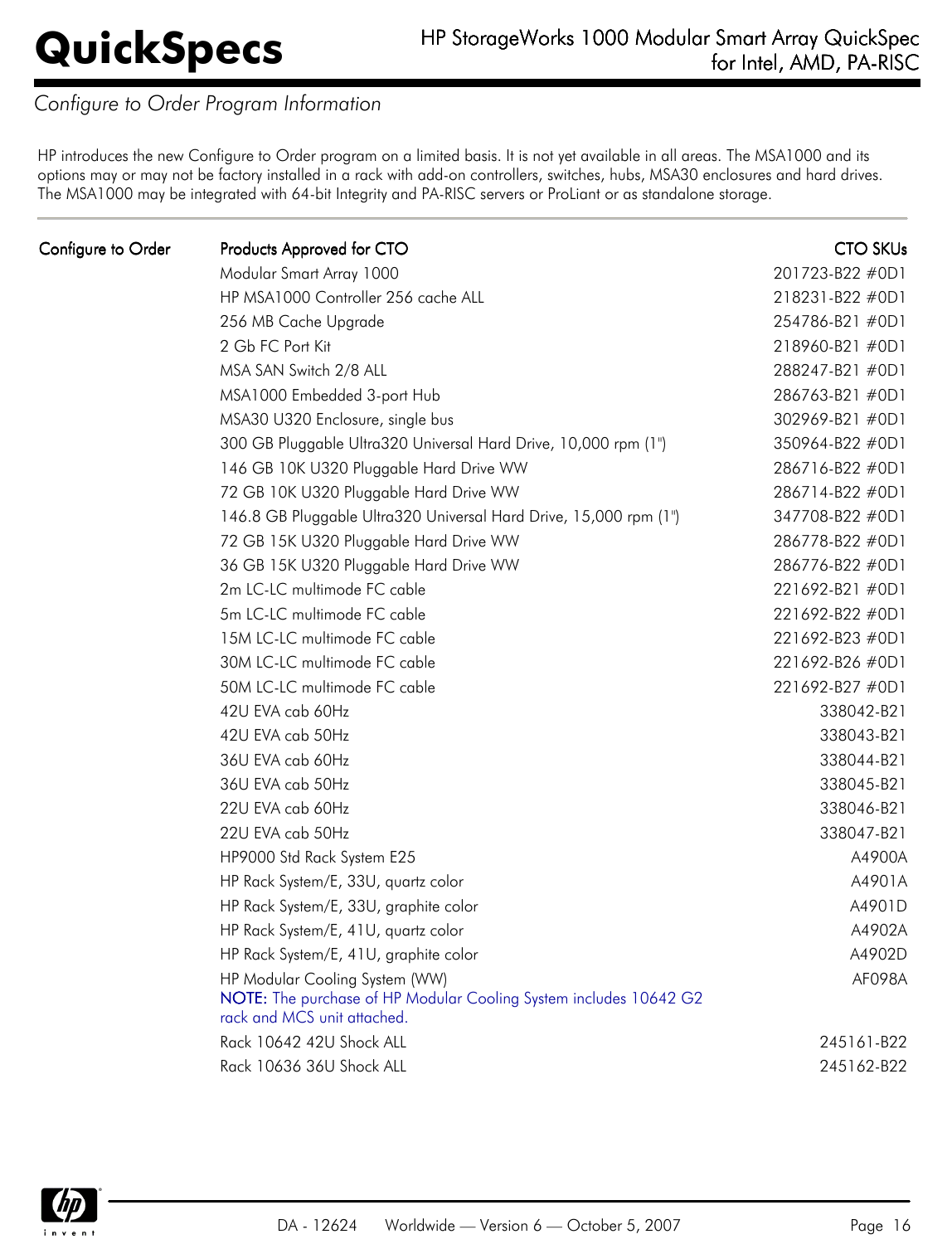# *Service and Support, HP Care Pack, and Warranty Information*

| Warranty                           | Three-year Limited Warranty for MSA1000, Fibre Channel Cables and SFP Transceivers<br>3 years parts exchange<br>1 year labor<br>• 1 year on-site<br>• Next business day response<br>Options for the MSA1000 carry their own warranty. Refer to HP's Limited Warranty Statement for further<br>details. In countries where available, your HP Limited Warranty includes Customer Self Repair warranty<br>services. Please refer to HP's Limited Warranty Statement for further details:<br>http://h18006.www1.hp.com/products/storageworks/warranty.html<br>Products included in various Kits carry their own individual warranties.                                                                                                                                                                                                                                                                     |
|------------------------------------|---------------------------------------------------------------------------------------------------------------------------------------------------------------------------------------------------------------------------------------------------------------------------------------------------------------------------------------------------------------------------------------------------------------------------------------------------------------------------------------------------------------------------------------------------------------------------------------------------------------------------------------------------------------------------------------------------------------------------------------------------------------------------------------------------------------------------------------------------------------------------------------------------------|
|                                    |                                                                                                                                                                                                                                                                                                                                                                                                                                                                                                                                                                                                                                                                                                                                                                                                                                                                                                         |
| <b>Warranty Upgrade</b><br>Options | Response – Upgrade on-site response from next business day to same day 4 hours<br>Coverage - Extend hours of coverage from 9 hours x 5 days to 24 hours x 7 days<br>Duration - Select duration of coverage for a period of 1, 3, or 5 years                                                                                                                                                                                                                                                                                                                                                                                                                                                                                                                                                                                                                                                             |
| <b>Storage Service Packages</b>    | • HP Care Pack is defined as an upgrade to the product warranty attribute, available for a specific<br>duration and hours of coverage.<br>• HP Care Pack is not available for less than the product's warranty duration.<br>• HP Care Pack is available for sale anytime during the warranty period for most products, but the<br>commencement date will be the same as the Warranty Start Date (delivery date to end user<br>customer). Proof of purchase may be required.<br>• HP Care Pack services are prepaid.<br>For additional information on Product Services and HP Care Pack, as well as orderable part numbers,<br>please refer to the URL: http://www.hp.com/hps/carepack/.<br>If you have specific questions about availability or how to obtain services contact your local HP<br>representative. Contact information for your local area can be found at:<br>http://www.hp.com/services. |

### Software Product Services Software product services

Product support provides the customer access to HP's experienced technical support resources, as well as access to HP's Information Services database for support on a variety of multivendor/multiplatform software products. Product support includes escalation and problem coordination with the appropriate engineering group. HP Services offer a variety of options to allow you to tailor your product service to meet the needs of your organization. Basic warranty on products can be uplifted from day one to ensure you receive the service you need when you need it.

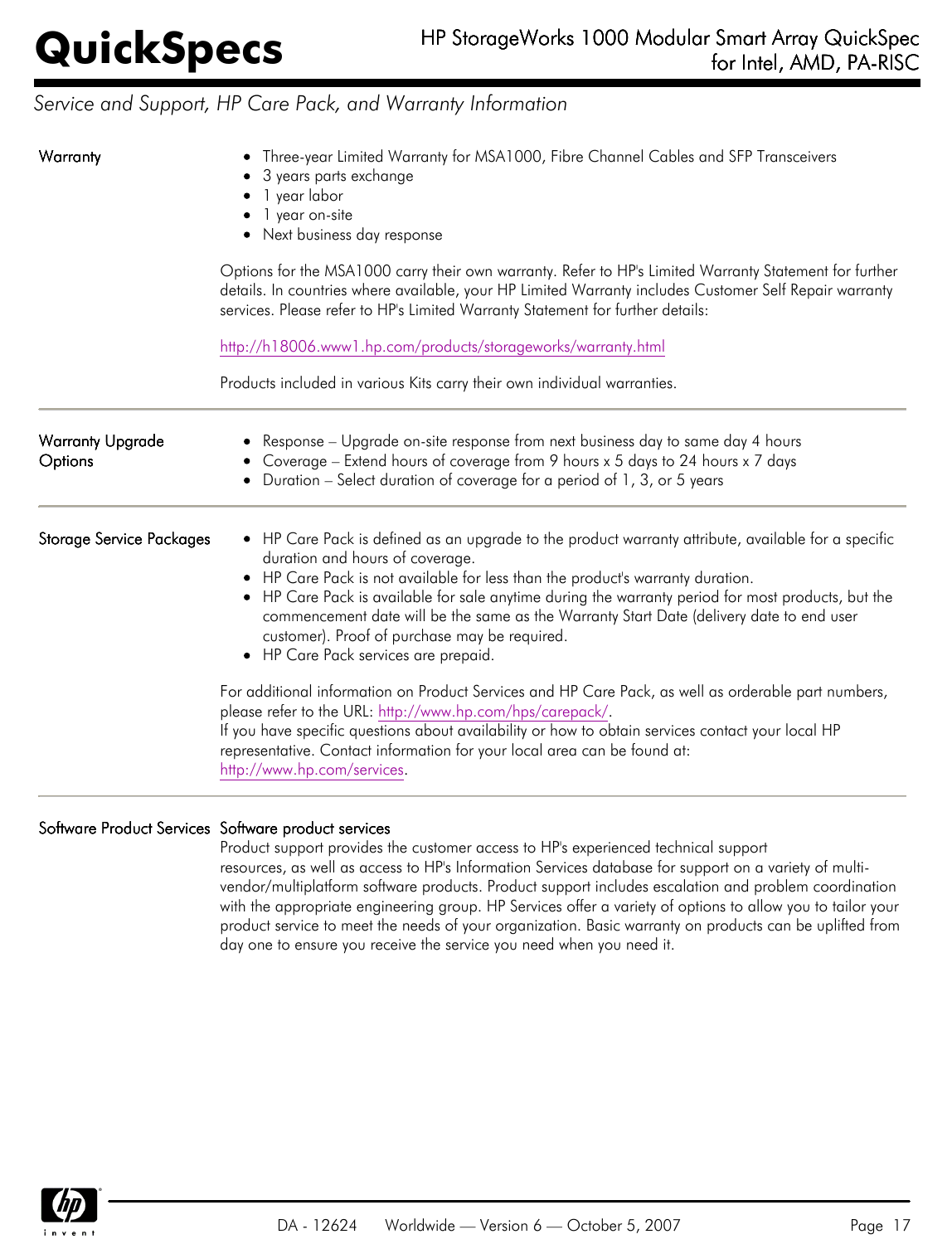# *Service and Support, HP Care Pack, and Warranty Information*

## Warranty and support

HP warrants only that the software media will be free of physical defects for a period of ninety (90) days from delivery.

The following services are offered as HP Care Pack Services at the time of software product order:

- Software Technical Support 24 x 7 (1 and 3 years) is available 24 hours per day, Monday through Sunday, including holidays (includes phone-in software technical support 24 x 7 and software product and documentation updates).
- Installation Service (software installation) and Installation and Startup Service (software installation, configuration, startup testing and knowledge transfer).
- HP Care Pack services must be ordered with the product and are prepaid.
- For tailored support contracts based on personalized statement of work contact your local support center via <http://www.HP.com/support>.

### Secure Path software services

- Software product services included with Secure Path: One year of Software Technical Support 24 x 7 HP Care Pack Services (includes phone-in software technical support 24 x 7 and software product and documentation updates).
- HP Care Pack services are available to upgrade the one year of Software Technical Support 24 x 7 included with the Secure Path product to 3 full years.
- Installation service (software installation)

For additional software product services information for North American HP Care Pack services, as well as orderable part numbers, please refer to the URLs listed below:

All storage services:<http://www.hp.com/hps/storage/>.

All HP Care Pack Services: [http://www.hp.com/hps/carepack/storage/cp\\_networked.html](http://www.hp.com/hps/carepack/storage/cp_networked.html).

Software Support HP Care Pack Services: [http://www.hp.com/hps/carepack/software/cp\\_storage.html](http://www.hp.com/hps/carepack/software/cp_storage.html). Installation and Startup Services: [http://www.hp.com/hps/storage/ns\\_implementation.html](http://www.hp.com/hps/storage/ns_implementation.html).

If you have specific service questions contact your local HP representative. Contact information for your local area can be found at: [http://www.compaq.com/support.](http://www.compaq.com/support)

Maintenance releases, bug fixes and software patches are available at: [http://www.compaq.com/support/sanworks.](http://www.compaq.com/support/sanworks)

Array Installation and Startup Services The HP Installation and startup for HP StorageWorks Disk Arrays service package provides installation and configuration of HP StorageWorks Disk Array products. Service highlights include:

> Installation and Startup provides, installation, LUN Disk Design and configuration of the MSA 1000 which includes

- Service Planning
- Service Deployment
- Installation Verification Testing (IVT) required for this service
- Customer Orientation session

Service Deployment includes the deployment of the MSA disc array into a new or pre-existing SAN which may consist of switch, hub or SCSI bridge technology. Installation includes the customization of up to four host servers, eight host bus adapters (hba's) and up to four high availability software licenses.

NOTE: Refer to Step 7 in the Configuration Information section below for all Service, Warranty Plans, Installation and Startup Services available for the MSA1000

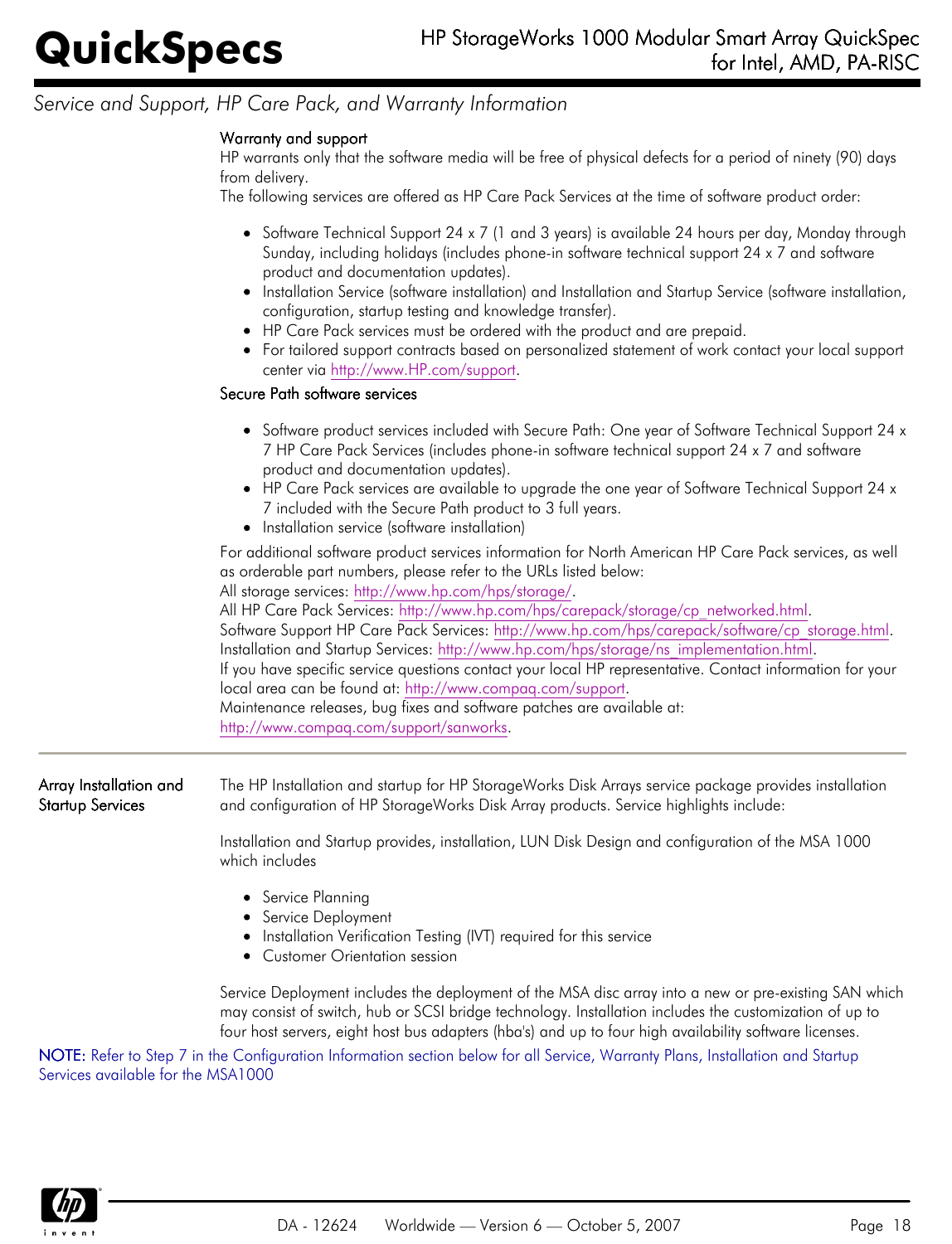*Configuration Information*

# Step 1 – Order Required Items

HP StorageWorks Modular Smart Array 1000 201723-B22

Includes:

(1) MSA1000 Controller with 256 MB cache

(1) MSA Fibre Channel I/O Module with 2 Gb SFP SW Transceiver

Redundant Hot Pluggable Power Supply/blower assemblies

Universal Rack mounting Kit

MSA1000 Support CD & Documentation

Serial cable

(2) Power cables

NOTE: Fibre Channel cables are ordered separately.



# Step 2 – Choose Optional Non-Redundant MSA1000 System Options

| MSA SAN Switch 2/8 (integrated) (Includes four SFPs)                                                                                                                                                                   | 288247-B21 |
|------------------------------------------------------------------------------------------------------------------------------------------------------------------------------------------------------------------------|------------|
| MSA Hub 2/3 (integrated) (Includes two 2 Gb SFP transceivers) for use with 2Gb<br><b>HBAs</b>                                                                                                                          | 286763-B21 |
| NOTE: The MSA SAN Switch 2/8 has a total of eight Fibre Channel ports. There are<br>seven ports accessible by the user and the eighth is internal to the controller. Four<br>SFPs are shipped installed in the Switch. |            |

The MSA Hub 2/3 has two external Fibre Channel ports, both of which already have transceivers installed. (Not supported with active/active firmware or Tru64 UNIX or OpenVMS).

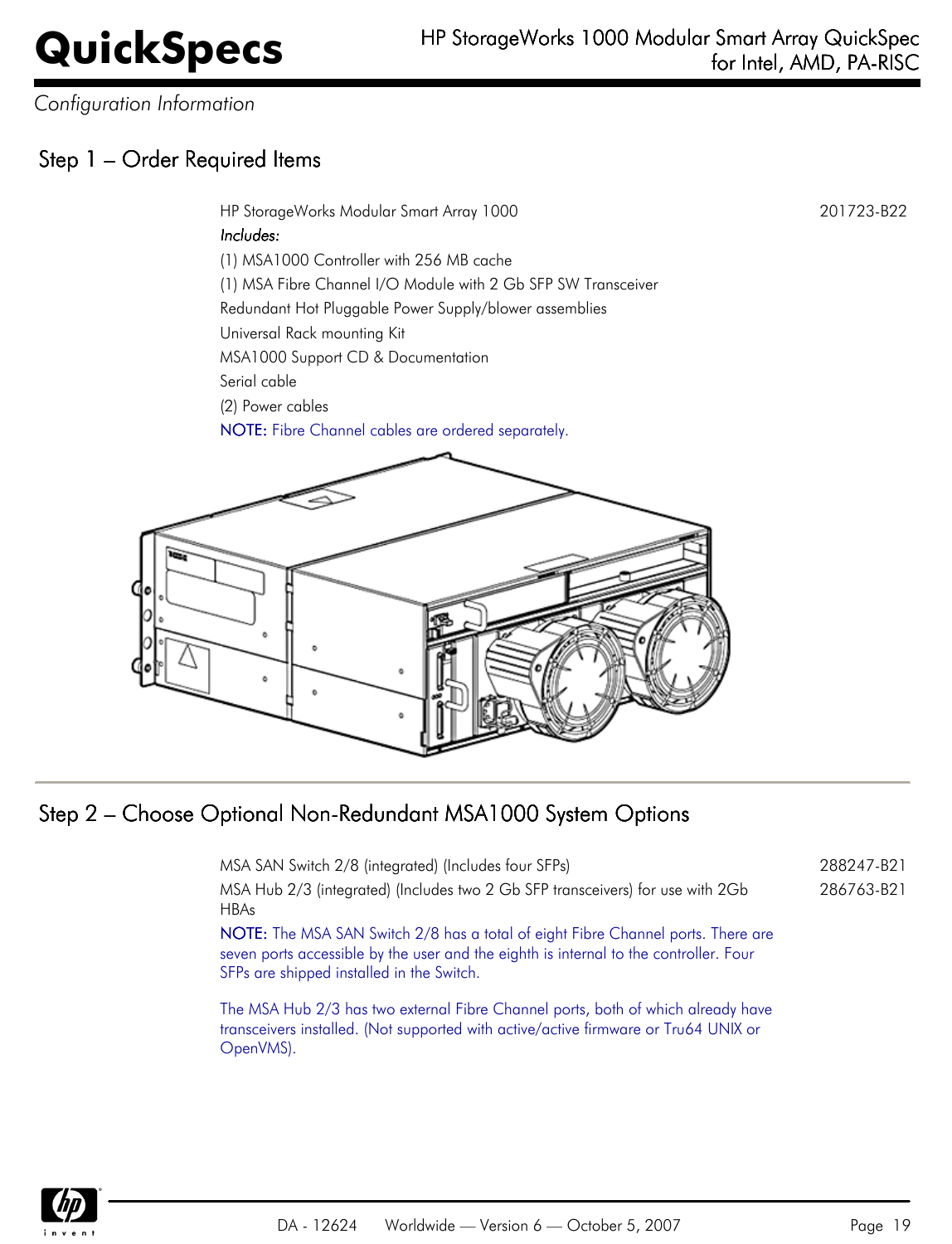*Configuration Information*



# Step 3 – Choose Redundant MSA1000 System Options

MSA1000 Controller 218231-B22

256 MB Cache Modules for Controller (one additional for each controller) 254786-B21

HP StorageWorks Secure Path (appropriate model for the operating system) or choose an industry standard failover solution where available

NOTE: Redundant configurations require two Host Adapters per server, an additional controller and an I/O module, an MSA SAN Switch 2/8 or an MSA Hub 2/3 (for Windows or NetWare), and Secure Path or industry standard fail-over software for each server. An industry standard fail-over solution such as Microsoft's MPIO for Windows or the QLogic or Emulex solution for Linux may be employed in place of Secure Path. For Microsoft ProLiant Clusters, Secure Path software can be substituted with the ProLiant Clusters HA/F200 kit.

Mixing of the MSA Fibre Channel I/O Modular and the MSA SAN Switch 2/8 or the MSA Hub 2/3 is not supported. When configuring the MSA1000 for redundant controllers use either two MSA Fibre Channel I/O Modules, two MSA Hub 2/3s, or two MSA SAN Switch 2/8s.



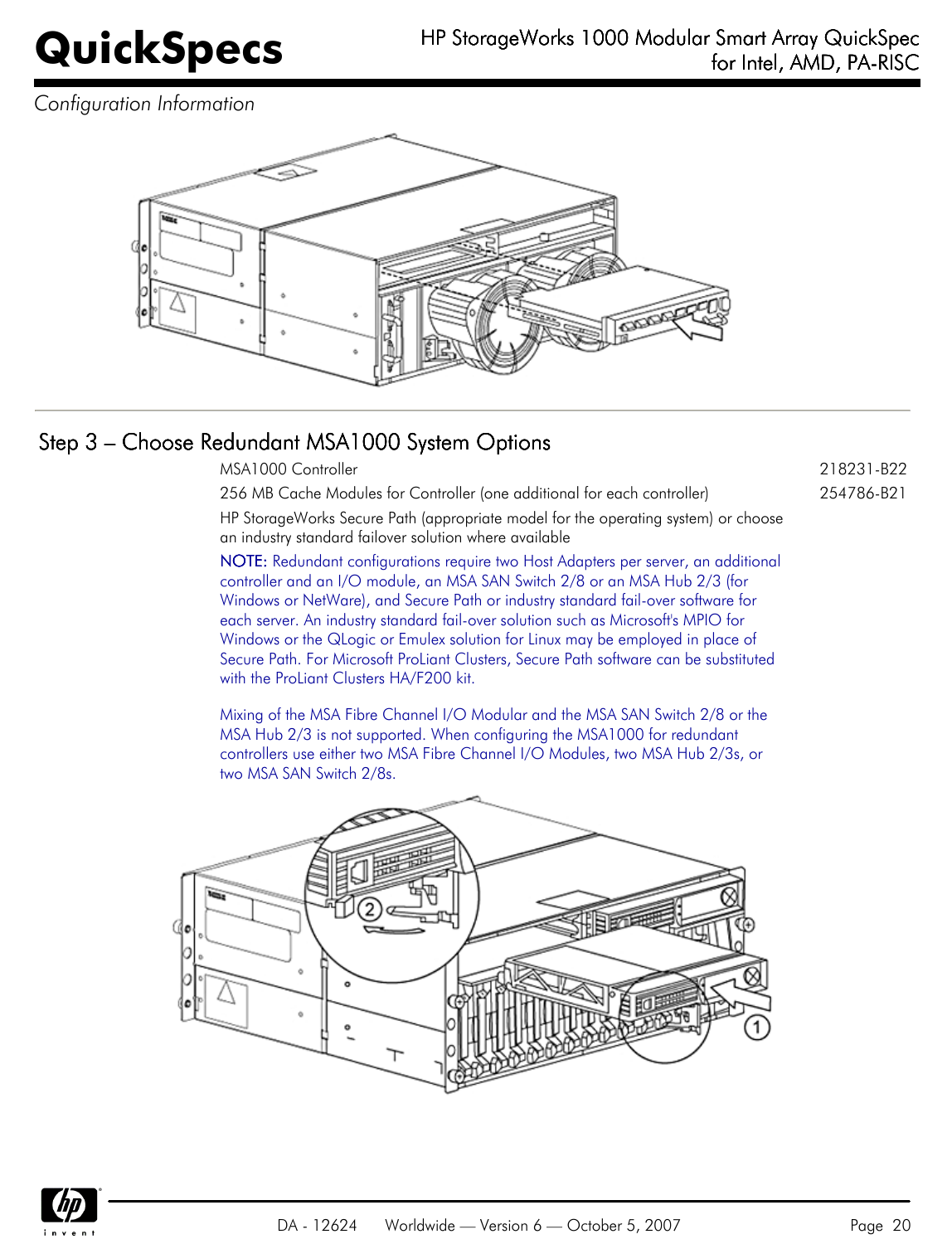## **QuickSpecs** HP StorageWorks 1000 Modular Smart Array QuickSpec<br>for Intel, AMD, PA-RISC for Intel, AMD, PA-RISC

## *Configuration Information*

Choose an interface matching your original

MSA Fibre Channel I/O Module (Includes one 2 Gb SFP transceiver) 218960-B21 MSA SAN Switch 2/8 (integrated) (Includes four 2 Gb SFP transceivers) 288247-B21 MSA Hub 2/3 (integrated) (Includes two 2 Gb SFP transceivers) 286763-B21



# Step 4 – Choose Supported Options For 2 Gb or 1 Gb Infrastructure

### 4 Gb Fibre Channel Transceiver (SFP) 4 Gb SFP SW Transceiver Kit A7446B

|          | 2 and 4Gb Fibre Channel HP StorageWorks MSA SAN Switch 2/8 (embedded option for MSA1000 only)<br>Fabric "B-Series" family of NOTE: Includes four 4Gb SFP transceivers. | 288247-B21    |
|----------|------------------------------------------------------------------------------------------------------------------------------------------------------------------------|---------------|
| switches | HP StorageWorks 4/8 Base SAN Switch 8 port 4Gb/s switch with zero e-ports                                                                                              | A7984A        |
|          | HP StorageWorks 4/8 SAN Switch 4Gb/s with full fabric                                                                                                                  | A8000A        |
|          | HP StorageWorks 4/16 SAN Switch                                                                                                                                        | A7985A        |
|          | HP StorageWorks 4/16 SAN Switch Power Pack                                                                                                                             | A7987A        |
|          | HP StorageWorks 4/32B SAN Switch Power Pack                                                                                                                            | <b>AG758A</b> |
|          | HP StorageWorks 4/32B Full SAN Switch                                                                                                                                  | <b>AG757A</b> |
|          | HP StorageWorks 4/32B Base SAN Switch                                                                                                                                  | <b>AG756A</b> |
|          | HP StorageWorks 4/8 4 port upgrade license                                                                                                                             | T4260A        |
|          | 4/64 SAN Switch Power Pack 4/64 SAN Switch with 32 active ports                                                                                                        | AE496A        |
|          | 4/64 SAN Switch with 64 active ports                                                                                                                                   | <b>AG457A</b> |
|          | HP StorageWorks Full Fabric license                                                                                                                                    | T4261A        |
|          | HP StorageWorks B-Series 8-31 port Power Pack License                                                                                                                  | T3573A        |
|          | 4/64 SAN Switch with 32 active ports                                                                                                                                   | AE495A        |
|          |                                                                                                                                                                        |               |

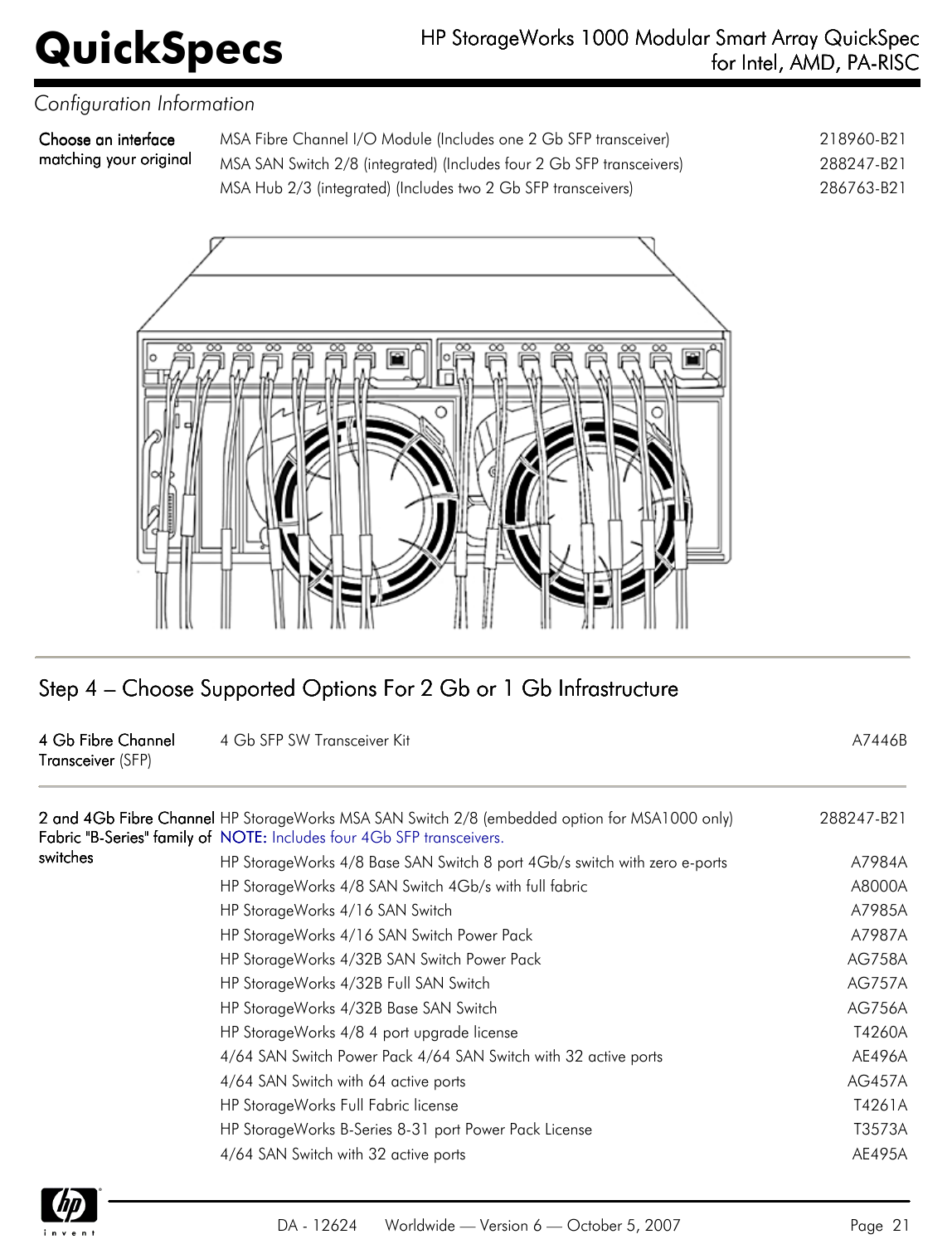# *Configuration Information*

|                                      | 16 port upgrade license for 4/64 SAN Switch (base model) and Power Pack model                                                                                                                     | T4411A        |
|--------------------------------------|---------------------------------------------------------------------------------------------------------------------------------------------------------------------------------------------------|---------------|
|                                      | StorageWorks 4/256 SAN Director                                                                                                                                                                   | A7988A        |
|                                      | StorageWorks 4/256 SAN Director Power Pack                                                                                                                                                        | A7989A        |
|                                      | HP StorageWorks SAN Director 4/16 Blade                                                                                                                                                           | A7990A        |
|                                      | HP StorageWorks SAN Director 4/32 Blade                                                                                                                                                           | A7991A        |
|                                      | HP StorageWorks SAN Director 4/48 Blade                                                                                                                                                           | AG561A        |
|                                      | HP StorageWorks Multi-Protocol Router Blade for B-series                                                                                                                                          | AG461A        |
|                                      | HP StorageWorks B-Series iSCSI Blade                                                                                                                                                              | AG671A        |
|                                      | HP StorageWorks B-Series MP Router Blade                                                                                                                                                          | AG461A        |
|                                      | Power Pack Software Upgrade Bundle                                                                                                                                                                | 330882-B21    |
|                                      | HP StorageWorks B-Series MP Router Blade                                                                                                                                                          | AG461A        |
|                                      | Power Pack Software Upgrade Bundle                                                                                                                                                                | 330882-B21    |
|                                      | StorageWorks SAN Director Blade                                                                                                                                                                   | AD504A        |
|                                      | Brocade 4Gb SAN Switch for HP p-Class BladeSystem, Base                                                                                                                                           | A7533A        |
|                                      | Brocade 4Gb SAN Switch for HP p-Class BladeSystem, Full Fabric                                                                                                                                    | A7534A        |
|                                      | Brocade 4Gb SAN Switch for HP p-Class BladeSystem, Power Pack                                                                                                                                     | A7535A        |
|                                      | Brocade 4/12 SAN Switch (1) 4Gb SAN Switch; 12 ports enabled for any<br>combination (internal and external); two (2) short wave 4Gb SFPs                                                          | AE370A        |
|                                      | Brocade 4/24 SAN Switch (1) 4Gb SAN Switch; 24 ports enabled (16 internal, 8<br>external); four (4) short wave 4Gb SFPs                                                                           | AE372A        |
|                                      | Brocade 4/24 SAN Switch Power Pack (1) 4Gb SAN Switch; 24 ports enabled (16<br>internal, 8 external); four (4) short wave 4Gb SFPs                                                                | AE371A        |
|                                      | 2 and 4Gb Fibre Channel MDS 9124 8-ports Active Fabric Switch                                                                                                                                     | <b>AG646A</b> |
|                                      | Fabric "C-Series" family of MDS 9124 16-ports Active Fabric Switch                                                                                                                                | <b>AG647A</b> |
| switches                             | MDS 9124 24-ports Active Fabric Switch                                                                                                                                                            | <b>AG648A</b> |
|                                      | Cisco MDS 9513 4Gb Director                                                                                                                                                                       | AE376A        |
|                                      | Cisco MDS 9506 4Gb Director w/Supervisor 2                                                                                                                                                        | AE388A        |
|                                      | Cisco MDS 9216i w/0 1Gb Ethernet SFPs                                                                                                                                                             | AE390A        |
|                                      | Cisco MDS 9509 4Gb Director w/Supervisor 2                                                                                                                                                        | AE389A        |
|                                      | MDS9124e Fabric Switch for HP c-Class Bladesystem; 12 ports active                                                                                                                                | AG641A        |
|                                      | MDS9124e Fabric Switch for HP c-Class Bladesystem; 24 ports active                                                                                                                                | <b>AG642A</b> |
| 2 Gb Fibre Channel<br>Integrated Hub | MSA Hub 2/3 (integrated option, comes with two SFPs) supports single controller or<br>active/passive configurations only<br>NOTE: Not for use with ProLiant Blade servers, Tru64 UNIX or OpenVMS. | 286763-B21    |

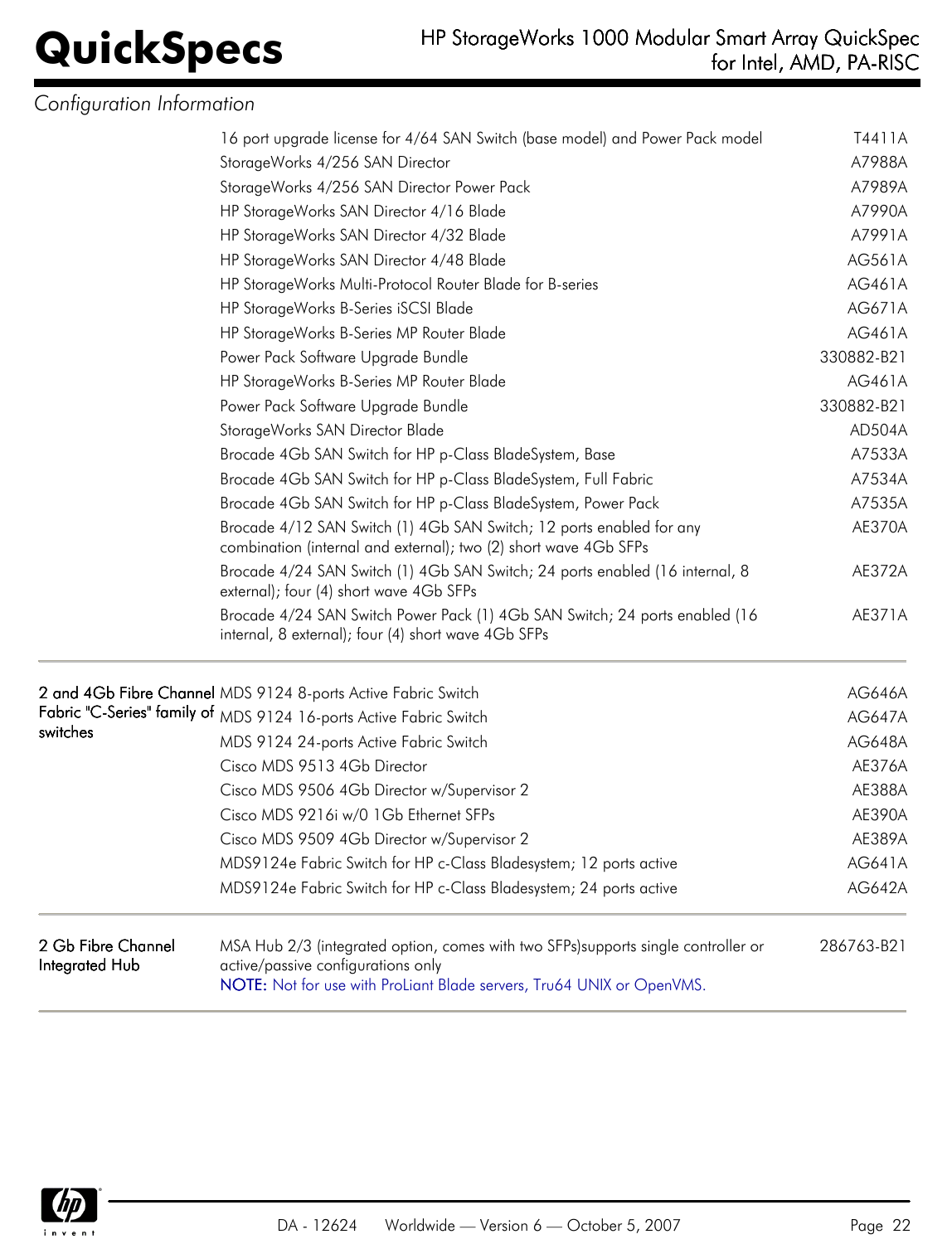# **QuickSpecs** HP StorageWorks 1000 Modular Smart Array QuickSpec<br>for Intel, AMD, PA-RISC for Intel, AMD, PA-RISC

| Contiguration Intormation                           |                                                                                                                                                                        |               |
|-----------------------------------------------------|------------------------------------------------------------------------------------------------------------------------------------------------------------------------|---------------|
| 2 Gb Fibre Channel                                  | Host adapter Q2300 2Gb 64-bit PCI-X for Linux, Integrity servers                                                                                                       | A7538A        |
| <b>HBAs</b>                                         | Host adapter 2Gb PCI-X Dual channel for HP-UX and Linux, Integrity servers                                                                                             | A6826A        |
|                                                     | HP-UX HBA: PCI 2GB Fibre Channel Adapter                                                                                                                               | A6795A        |
|                                                     | HP PCI-X 2-port 2Gb Fibre Channel and 2-port 1Gb Ethernet / Windows                                                                                                    | AB465A        |
|                                                     | HP-UX HBA: PCI-X 2Gb Fibre Channel/1000Base-T                                                                                                                          | A9784A        |
|                                                     | HP-UX HBA: PCI-X 2Gb Fibre Channel/1000Base-SX                                                                                                                         | A9782A        |
|                                                     | FCA2684 PCI-X Single Channel 2Gb Host Adapter for OpenVMS & Tru64 UNIX<br>AlphaServers                                                                                 | DS-A5132-AA   |
|                                                     | FCA2684DC PCI-X Dual Channel 2Gb Host Adapter for OpenVMS & Tru64 UNIX<br>AlphaServers                                                                                 | DS-A5134-AA   |
| 4 Gb Fibre Channel                                  | HP StorageWorks FC2142SR HBA 4Gb PCI-e for Windows, Linux                                                                                                              | A8002A        |
| <b>HBAs</b>                                         | HP StorageWorks FC2242SR DC HBA 4Gb PCI-e for Windows, Linux                                                                                                           | A8003A        |
|                                                     | HP StorageWorks FC1142 4Gb PCI-e HBA for Windows, Linux                                                                                                                | AE311A        |
|                                                     | HP StorageWorks FC1242 4Gb PCI-e DC HBA for Windows, Linux                                                                                                             | AE312A        |
|                                                     | HP StorageWorks FC2143 4Gb PCI-X 2.0 HBA for Windows, Linux                                                                                                            | AD167A        |
|                                                     | HP StorageWorks FC2243 4Gb PCI-X 2.0 DC HBA for Windows, Linux                                                                                                         | AD168A        |
|                                                     | HP StorageWorks FC1143 4Gb PCI-X 2.0-to-Fibre Channel Host Bus Adapter for<br>x86, x64 and ia64 Windows and Linux.                                                     | AE369A        |
|                                                     | HP StorageWorks FC1243Dual Channel 4 Gb PCI-X 2.0-to-Fibre Channel Host Bus<br>Adapter for x86, x64 and ia64 Windows and Linux.                                        | AB429A        |
|                                                     | HP-UX PCI-X single-channel, 4Gb fibre channel adapter                                                                                                                  | AB378A        |
|                                                     | HP-UX PCI-X dual-port, 4Gb fibre channel adapter                                                                                                                       | AB379A        |
| <b>HBA</b> for Small Business<br>G <sub>2</sub> Kit | HP QLE220 4/2 Gb, 32-Bit/133 MHz PCI-e Fibre Channel Host Bus Adapter<br>NOTE: This is a single channel HBA ONLY for use with the MSA1000 Small Business<br>SAN G2 Kit | <b>AG527A</b> |
| 2 or 4Gb Infrastructure                             | Fibre Channel Cables for Use 2 Gb Fibre Channel cables when connecting the MSA Fibre Channel I/O<br>Module, MSA Hub 2/3 or the MSA SAN Switch 2/8 to an HBA            |               |
|                                                     | 2 m LC-LC Multi-Mode Fibre Channel Cable                                                                                                                               | 221692-B21    |
|                                                     | 5 m LC-LC Multi-Mode Fibre Channel Cable                                                                                                                               | 221692-B22    |
|                                                     | 15 m LC-LC Multi-Mode Fibre Channel Cable                                                                                                                              | 221692-B23    |
|                                                     | 30 m LC-LC Multi-Mode Fibre Channel Cable                                                                                                                              | 221692-B26    |
|                                                     | 50 m LC-LC Multi-Mode Fibre Channel Cable                                                                                                                              | 221692-B27    |
| <b>MSA Controller</b><br>management cable           | One ships standard. Orderable through HP Store or Service if original is lost                                                                                          | 316131-001    |

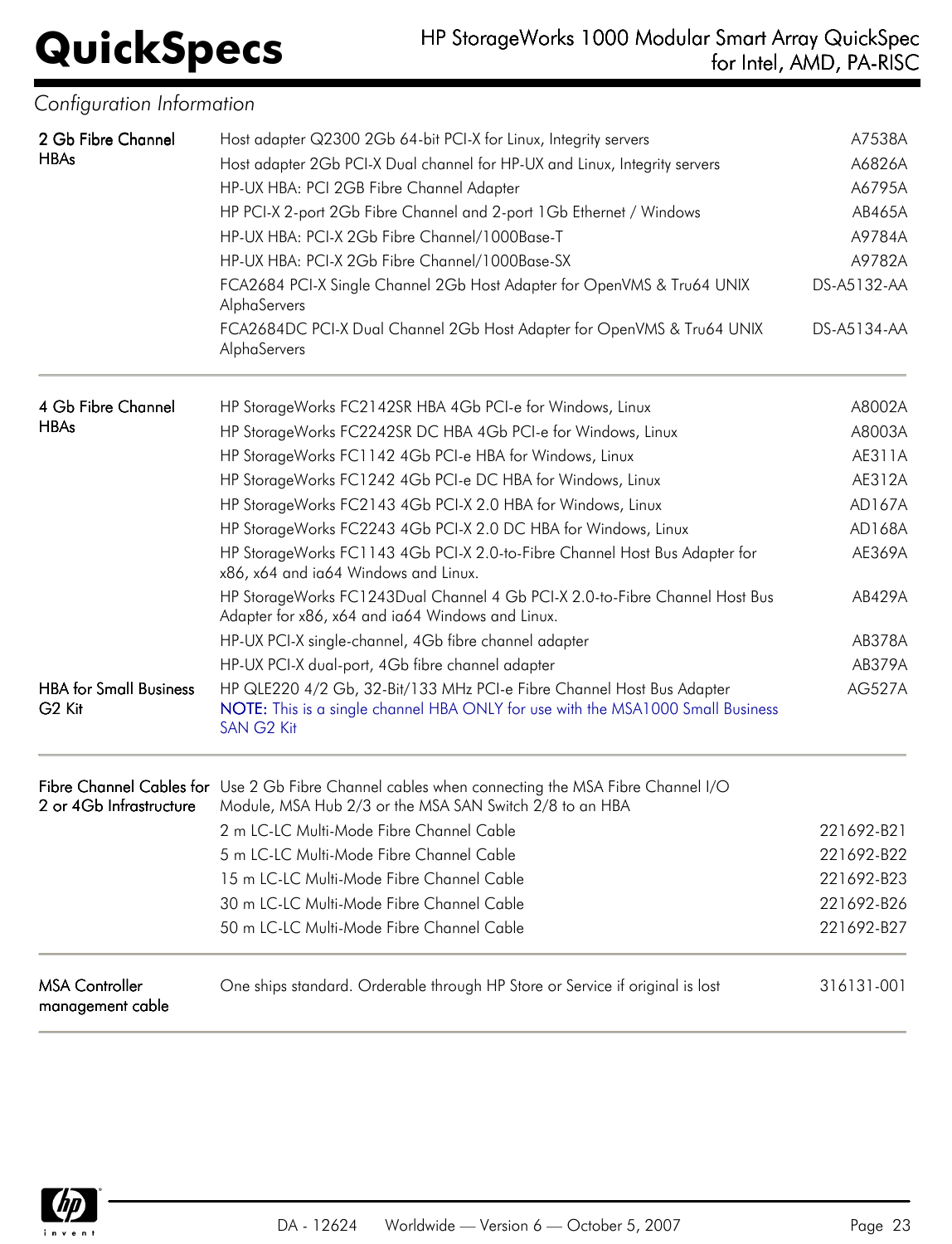*Configuration Information*

# Step 5 – Choose Hard Drives & StorageWorks Enclosures

| <b>Hard Drives</b> | 72.8 GB Pluggable Ultra320 Universal Hard Drive, 10,000 rpm (1")<br>Up to 14 per MSA30 enclosure                                                                                                                                                                                                                                                                                                               |            |
|--------------------|----------------------------------------------------------------------------------------------------------------------------------------------------------------------------------------------------------------------------------------------------------------------------------------------------------------------------------------------------------------------------------------------------------------|------------|
|                    | 146.8 GB Pluggable Ultra320 Universal Hard Drive, 10,000 rpm (1")<br>Up to 14 per MSA30 enclosure                                                                                                                                                                                                                                                                                                              | 286716-B22 |
|                    | 300 GB Pluggable Ultra320 Universal Hard Drive, 10,000 rpm (1")<br>Up to 14 per MSA30 enclosure                                                                                                                                                                                                                                                                                                                | 350964-B22 |
|                    | 36.4 GB Pluggable Ultra320 Universal Hard Drive, 15,000 rpm (1")<br>Up to 14 per MSA30 enclosure<br>72.8 GB Pluggable Ultra320 Universal Hard Drive, 15,000 rpm (1")<br>Up to 14 per MSA30 enclosure<br>146.8 GB Pluggable Ultra320 Universal Hard Drive, 15,000 rpm (1")<br>Up to 14 per MSA30 enclosure<br>HP 300GB Pluggable Ultra320 Universal Hard Drive, 15,000 rpm (1")<br>Up to 14 per MSA30 enclosure |            |
|                    |                                                                                                                                                                                                                                                                                                                                                                                                                |            |
|                    |                                                                                                                                                                                                                                                                                                                                                                                                                |            |
|                    |                                                                                                                                                                                                                                                                                                                                                                                                                |            |
|                    | NOTE: All Ultra320 Universal Hard Drives are backward compatible to U2 or U3<br>speeds.                                                                                                                                                                                                                                                                                                                        |            |
|                    | NOTE: For complete compatibility information, refer to the HP SCSI Hard Drive<br>Compatibility table located at http://www.hp.com/go/msa1000.                                                                                                                                                                                                                                                                  |            |
|                    | StorageWorks Enclosures The MSA1000 cabinet holds fourteen 1" Universal Drives. Add one StorageWorks<br>Enclosure to increase capacity up to 28 drives. Add two HP StorageWorks Enclosures<br>to increase capacity up to the maximum of 42 drives.                                                                                                                                                             |            |
|                    | MSA30 single bus enclosure<br>NOTE: Maximum of two can be connected to the MSA1000.                                                                                                                                                                                                                                                                                                                            | 302969-B21 |
|                    | MSA30 dual bus enclosure<br>NOTE: Maximum of one can be connected to the MSA1000.                                                                                                                                                                                                                                                                                                                              | 302970-B21 |
|                    |                                                                                                                                                                                                                                                                                                                                                                                                                |            |

# Step 6 – Choose Rack Options

| <b>Rack Cabinet, Customer Assembled</b>                     |            |
|-------------------------------------------------------------|------------|
| 5642 - 5000 Series rack                                     | 358254-B21 |
| 14U rack                                                    |            |
| HP S10614 Rack with Shock Pallet                            | 292302-B22 |
| Rack Cabinets 10622 G2                                      |            |
| 10622 G2 Universal Rack w/Shock Pallet                      | AF022A     |
| 10622 G2 Universal Rack w/Standard Pallet                   | AF021A     |
| Rack Cabinets under 10636 G2                                |            |
| 10636 G2 (36U) Rack Cabinet - Pallet                        | AF011A     |
| 10636 G2 (36U) Rack Cabinet - Shock Pallet*                 | AF012A     |
| 10636 G2 (36U) Rack Cabinet - Crated                        | AF013A     |
| 10636 G2 (36U) Rack Cabinet, with Extension - Shock Pallet* | AF014A     |
| Rack Cabinets 10642 G2                                      |            |
| 10642 G2 (42U) Rack Cabinet - Pallet                        | AF001A     |
| 10642 G2 (42U) Rack Cabinet - Shock Pallet*                 | AF002A     |
|                                                             |            |

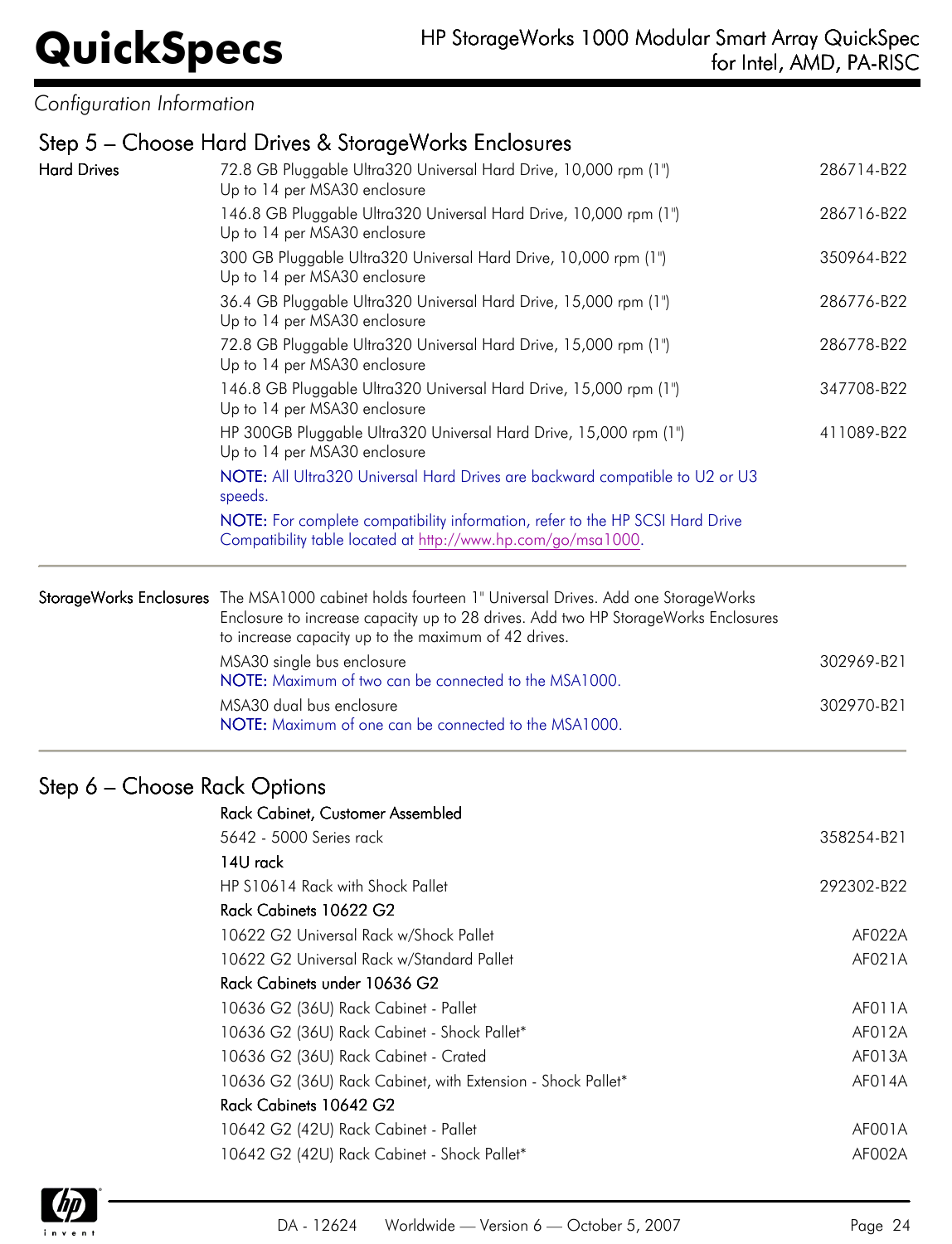## **QuickSpecs** HP StorageWorks 1000 Modular Smart Array QuickSpec<br>for Intel, AMD, PA-RISC for Intel, AMD, PA-RISC

|  | Configuration Information |  |
|--|---------------------------|--|
|  |                           |  |

| 10642 G2 (42U) Rack Cabinet - Crated                        | AF003A     |
|-------------------------------------------------------------|------------|
| 10642 G2 (42U) Rack Cabinet, with Extension - Shock Pallet* | AF004A     |
| Rack Cabinets 10842 G2                                      |            |
| 10842 G2 Universal Rack w/Shock Pallet                      | AF042A     |
| 10842 G2 Universal Rack w/Standard Pallet                   | AF041A     |
| Rack Cabinets 10647 G2                                      |            |
| 10647 Rack G2 Pallet                                        | AF031A     |
| For units that are factory installed                        |            |
| 10622 G2 Universal Rack w/Shock Pallet                      | AF022A     |
| 10636 G2 (36U) Rack Cabinet - Shock Pallet*                 | AF012A     |
| 10636 G2 (36U) Rack Cabinet, with Extension - Shock Pallet* | AF014A     |
| 10642 G2 (42U) Rack Cabinet - Shock Pallet*                 | AF002A     |
| 10642 G2 (42U) Rack Cabinet, with Extension - Shock Pallet* | AF004A     |
| 10842 G2 Universal Rack w/Shock Pallet                      | AF042A     |
| HP Modular Cooling System (WW) CTO ready                    | AF098A     |
| Rail Kit for mounting in a M-Series rack                    | 313877-B21 |
|                                                             |            |

# Step 7 – Choose HP Care Pack Services

| <b>Hardware Product</b> | 9x5, Next Business Day, On-Site Coverage, 3 years | 103840-002         |
|-------------------------|---------------------------------------------------|--------------------|
| Services                | 9x5, 4-Hour Response, On-Site Coverage, 3 years   | 402165-002         |
|                         | 24x7, 4-Hour Response, On-Site Coverage, 3 years  | 402164-002         |
|                         | 9x5, Next Business Day, On-Site Coverage, 5 years | 170183-002         |
|                         | 9x5, 4-Hour Response, On-Site Coverage, 5 years   | 170185-002         |
|                         | 24x7, 4-Hour Response, On-Site Coverage, 5 years  | 170187-002         |
|                         | Hardware Installation                             | 402162-002         |
|                         | <b>Fixed Price Care Pack Part Numbers:</b>        |                    |
|                         | 1 Yr Same Day 24x7/Onsite                         | <b>UC761A/E</b>    |
|                         | 1 Yr Same Day 13x5/Onsite                         | <b>UC772A/E</b>    |
|                         | 1 Yr Same Day 6 hr CTR                            | <b>UC773A/E</b>    |
|                         | 3 Yr next Day/Onsite                              | U6355A/E           |
|                         | 3 Yr 13x5 Same Day/Onsite                         | U6356A/E           |
|                         | 3 Yr 24x7 Same Day/Onsite                         | U6357A/E           |
|                         | 3 Yr 6 hr CTR                                     | U9934A/E           |
|                         | 4 Yr 13x5 Same Day/Onsite                         | U9398A/E           |
|                         | 4 Yr 24x7 Same Day/Onsite                         | U9399A/E           |
|                         | 5 Yr 13x5 Same Day/Onsite                         | U9400A/E           |
|                         | 5 Yr 24x7 Same Day/Onsite                         | U9401A/E           |
|                         | Hardware Installation                             | U4368A/E           |
|                         | Installation and Startup                          | <b>UA868A/E</b>    |
|                         | <b>Flexible Care Pack Part Numbers:</b>           |                    |
|                         | Support - MSA1000, 1 Yr ND Hardware               | <b>HA101A1-6FG</b> |
|                         | Support - MSA1000, 3 Yr ND Hardware               | HA101A3-6FG        |
|                         | Support - MSA1000, 1 Yr 4h 13x5 Hardware          | HA103A1-6FG        |

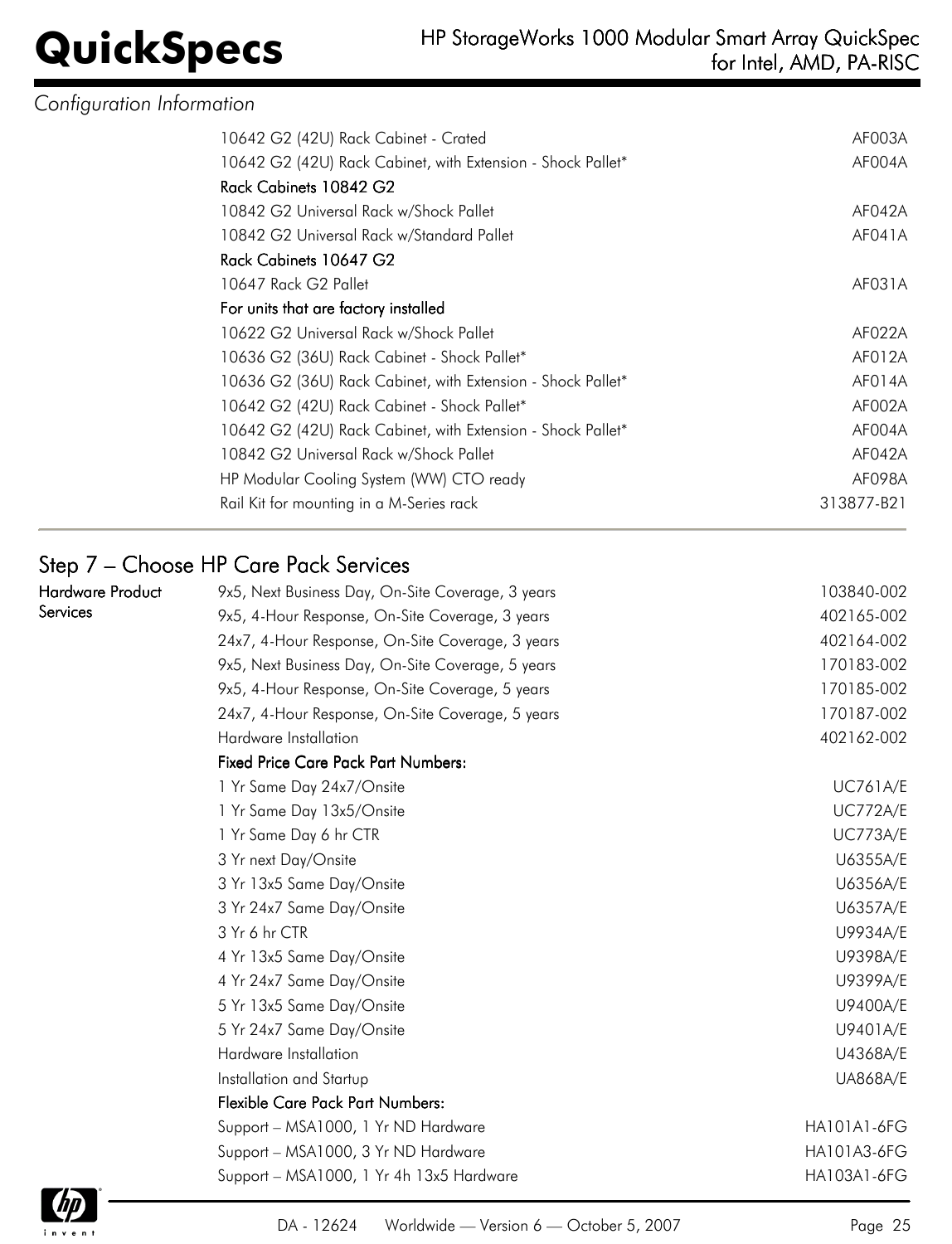# *Configuration Information*

| Support - MSA1000, 3 Yr 4h 13x5 Hardware | HA103A3-6FG        |
|------------------------------------------|--------------------|
| Support - MSA1000, 1 Yr 4h 24x7 Hardware | <b>HA104A1-6FG</b> |
| Support - MSA1000, 3 Yr 4h 24x7 Hardware | HA104A3-6FG        |
| Support - MSA1000, 1 Yr 6 hr CTR         | <b>HA105A1-6FG</b> |
| Support - MSA1000, 3 Yr 6 hr CTR         | HA105A3-6FG        |
| Support - MSA1000, 1 Yr Support Plus     | <b>HA109A1-6FG</b> |
| Support - MSA1000, 3 Yr Support Plus     | HA109A3-6FG        |
| Support - MSA1000, 1 Yr Support Plus 24  | <b>HA110A1-6FG</b> |
| Support - MSA1000, 3 Yr Support Plus 24  | <b>HA110A3-6FG</b> |
| Support - MSA1000, 1 Yr Proactive 24     | <b>HA111A1-6FG</b> |
| Support - MSA1000, 3 Yr Proactive 24     | HA111A3-6FG        |
| Support - MSA1000, 1 Yr Critical Service | <b>HA112A1-6FG</b> |
| Support - MSA1000, 3 Yr Critical Service | <b>HA112A3-6FG</b> |
|                                          |                    |

# Configuration Examples

## Two Node Redundant Cluster Solution (Intel based servers)

| Quantity       | Description                                                                 | Part Number |
|----------------|-----------------------------------------------------------------------------|-------------|
|                | HP StorageWorks Modular Smart Array 1000                                    | 201723-B22  |
|                | Additional MSA1000 Controller                                               | 218231-B22  |
|                | MSA Hub 2/3                                                                 | 286763-B21  |
| $\overline{A}$ | Host Adapter (appropriate model for operating system)                       |             |
| $\overline{A}$ | 2 m LC-LC Multi-Mode Fibre Channel Cable                                    | 221692-B21  |
|                | ProLiant Cluster HA/F200 for MSA1000 (includes Secure Path for two servers) | 364026-B21  |
| 14             | 36.4 GB Pluggable Ultra320 Universal Hard Drive, 15K                        | 286776-B21  |

### 4 Host, 6TB, Redundant SAN Solution (Intel based servers)

| Quantity | Description                                                                               | Part Number |
|----------|-------------------------------------------------------------------------------------------|-------------|
|          | HP StorageWorks Modular Smart Array 1000                                                  | 201723-B22  |
|          | Additional MSA1000 Controller                                                             | 218231-B22  |
| 2        | 256 MB Cache Modules for Controller (one additional for each controller)                  | 254786-B21  |
| 2        | MSA SAN Switch 2/8 (Includes four 2 Gb SFP transceivers)                                  | 288247-B21  |
| 8        | Host Adapter (appropriate model for operating system)                                     |             |
| 8        | 2 m LC-LC Multi-Mode Fibre Channel Cable                                                  | 221692-B21  |
| 4        | Secure Path Workgroup Edition (1 license per server), appropriate for operating<br>system |             |
| 2        | HP StorageWorks Enclosure MSA30                                                           | 190209-001  |
| 42       | 146.8 GB Pluggable Ultra320 Universal Hard Drive, 10,000 rpm (1")                         | 286716-B22  |

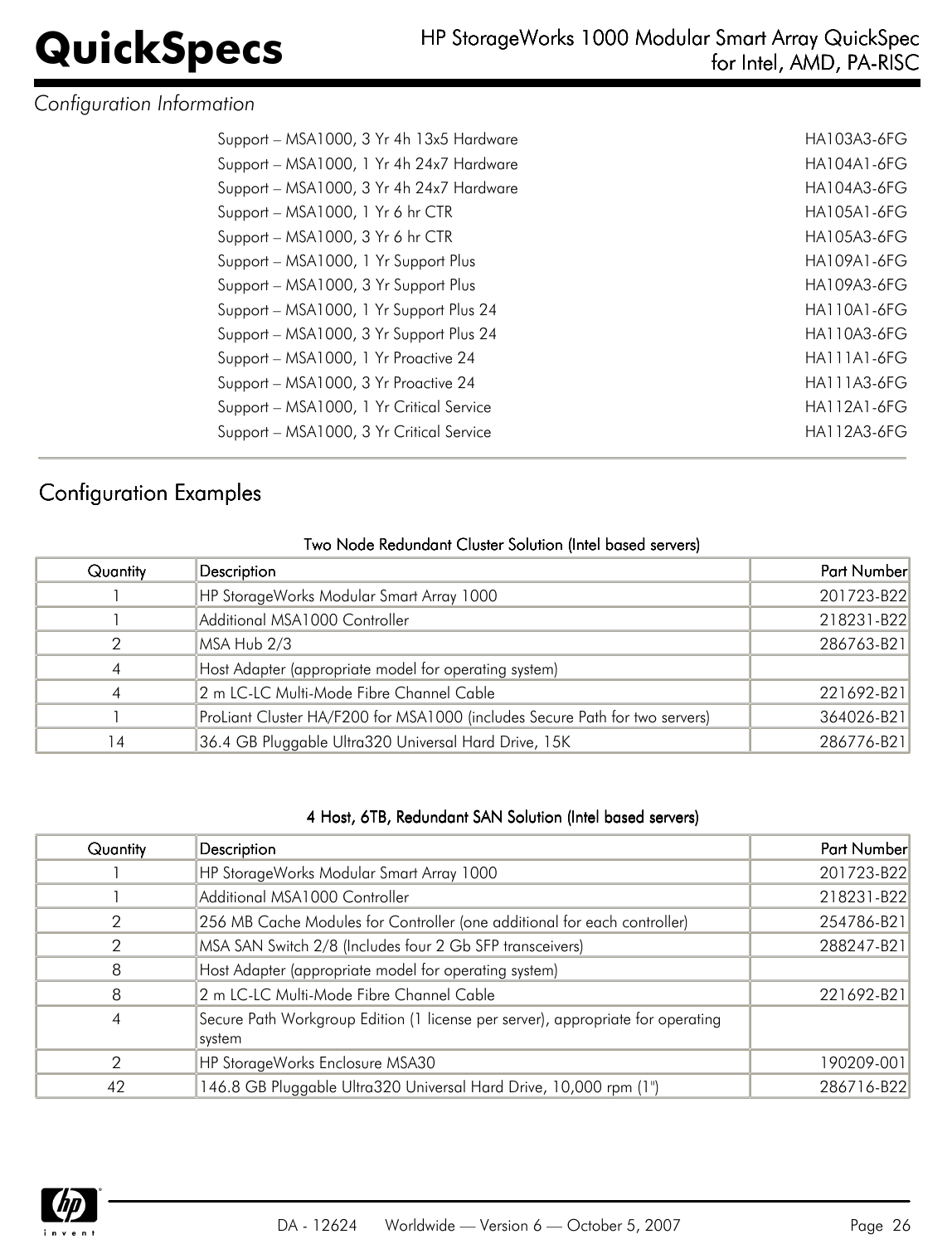| <b>Related Options</b>                                |                                                                                                                                                                                                                                                            |                                                      |
|-------------------------------------------------------|------------------------------------------------------------------------------------------------------------------------------------------------------------------------------------------------------------------------------------------------------------|------------------------------------------------------|
| Secure Path v3.0C for<br>NetWare Workgroup<br>Edition | Secure Path v3.0C for NetWare Workgroup Edition one license<br>Secure Path v3.0C for NetWare Workgroup Edition five licenses<br>Secure Path v3.0C for NetWare Workgroup Edition 10 licenses<br>Secure Path v3.0C for NetWare Workgroup Edition 25 licenses | 222411-B22<br>231324-B22<br>231325-B22<br>231326-B22 |
|                                                       | Secure Path v3.0C for NetWare Workgroup Edition 50 licenses<br>NOTE: Refer to http://www.hp.com/go/securepath for the latest Secure Path<br>parameters for NetWare.                                                                                        | 231327-B22                                           |
| Secure Path v4.0C for<br><b>Windows Workgroup</b>     | (Package includes separate programs for both the MSA1000 and the RA4000 and<br>RA41000 solutions.)                                                                                                                                                         |                                                      |
| Edition (including                                    | Secure Path v4.0C for Windows Workgroup one license                                                                                                                                                                                                        | 213076-B26                                           |
| Windows Server<br>2003/32bit and 64-bit)              | Secure Path v4.0C for Windows Workgroup Edition five licenses                                                                                                                                                                                              | 231316-B26                                           |
|                                                       | Secure Path v4.0C for Windows Workgroup Edition 10 licenses                                                                                                                                                                                                | 231317-B26                                           |
|                                                       | Secure Path v4.0C for Windows Workgroup Edition 25 licenses                                                                                                                                                                                                | 231318-B26                                           |
|                                                       | Secure Path v4.0C for Windows Workgroup Edition 50 licenses                                                                                                                                                                                                | 231319-B26                                           |
|                                                       | Secure Path v4.0C for Windows Workgroup Edition Upgrade License                                                                                                                                                                                            | 261715-B24                                           |
|                                                       | Secure Path v4.0C for Windows Workgroup Edition for ProLiant BL line 8 licenses<br>NOTE: Refer to http://www.hp.com/go/securepath for the latest Secure Path<br>parameters for Windows.                                                                    | 325634-B23                                           |
| Secure Path v3.0C for                                 | Secure Path v3.0C for Linux Workgroup Edition one license                                                                                                                                                                                                  | T3581A                                               |
| Linux Workgroup Edition                               | Secure Path v3.0C for Linux Workgroup Edition five licenses                                                                                                                                                                                                | T3582A                                               |
|                                                       | Secure Path v3.0C for Linux Workgroup Edition 10 licenses                                                                                                                                                                                                  | T3584A                                               |
|                                                       | Secure Path v3.0C for Linux Workgroup Edition for ProLiant BL line 8 licenses                                                                                                                                                                              | T3583A                                               |
|                                                       | Secure Path v3.0C for Linux Workgroup Edition 25 licenses                                                                                                                                                                                                  | T3585A                                               |
|                                                       | Secure Path v3.0C for Linux Workgroup Edition 50 licenses                                                                                                                                                                                                  | T3586A                                               |
|                                                       | NOTE: Refer to http://www.hp.com/go/securepath for the latest Secure Path<br>parameters for Linux.                                                                                                                                                         |                                                      |
| <b>Backup and Restore</b>                             | <b>VERITAS NetBackup for Windows</b>                                                                                                                                                                                                                       |                                                      |
| Software                                              | VERITAS Backup Exec for Windows                                                                                                                                                                                                                            |                                                      |
|                                                       | <b>HP Data Protector</b>                                                                                                                                                                                                                                   |                                                      |
|                                                       | Computer Associates BrightStor Enterprise Backup                                                                                                                                                                                                           |                                                      |
|                                                       | NOTE: See Implementation Blueprint for configuration and installation instructions for<br>all backup and restore software.                                                                                                                                 |                                                      |
| ProLiant Cluster for                                  | ProLiant Cluster Starter kit (no Secure Path)                                                                                                                                                                                                              | 364023-B21                                           |
| MSA1000                                               | ProLiant Cluster F200 for the Entry Level SAN                                                                                                                                                                                                              | 364026-B21                                           |
|                                                       | ProLiant Cluster F200 for the Entry Level SAN (Japan)                                                                                                                                                                                                      | 364026-291                                           |

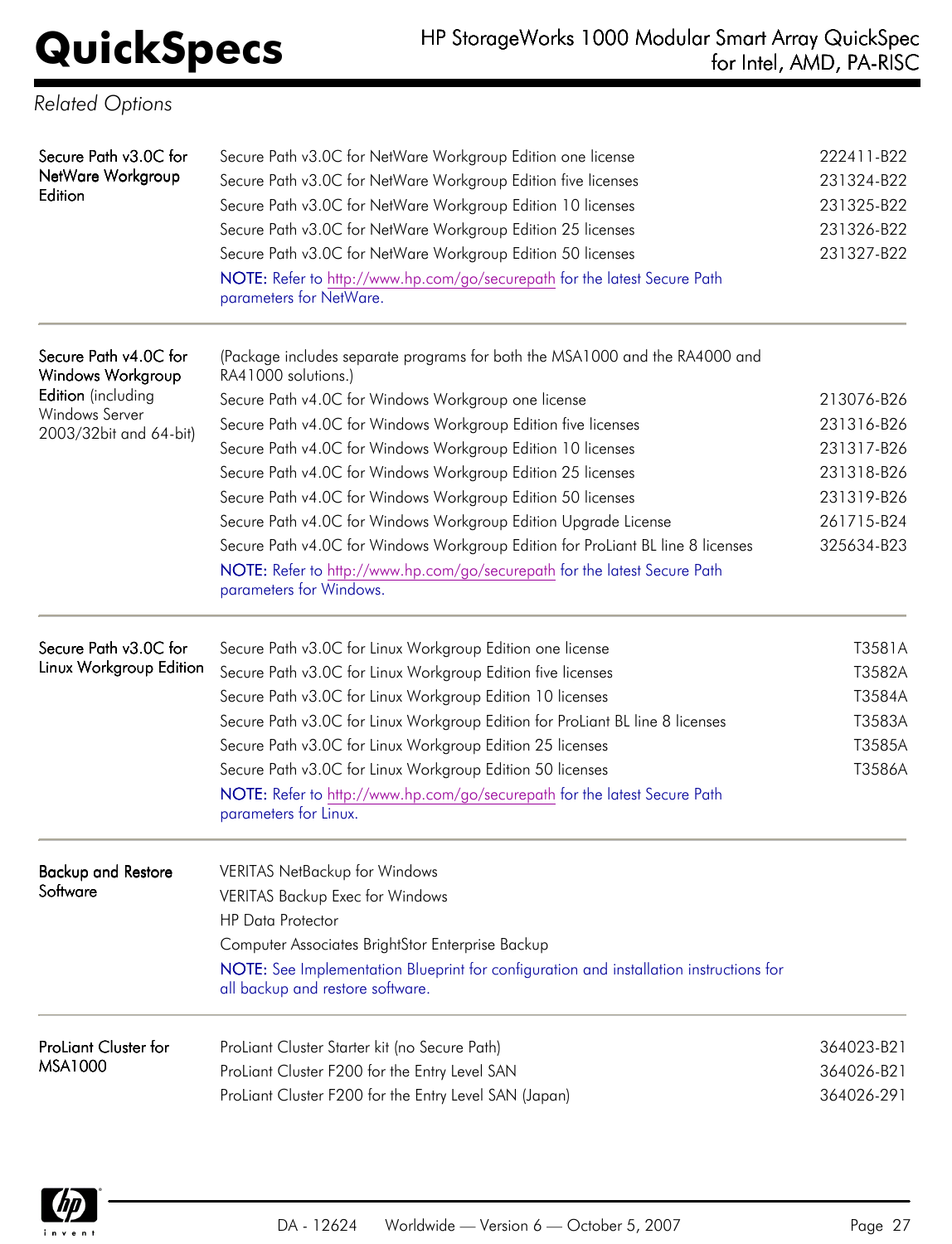# *Technical Specifications*

| Modular Smart Array<br>1000 (MSA1000) | LED Indicators on Front<br>(3)               | Power<br>Fault detected in one or more sub-systems                                                                                                                                                                                                         |                                                                       |  |  |
|---------------------------------------|----------------------------------------------|------------------------------------------------------------------------------------------------------------------------------------------------------------------------------------------------------------------------------------------------------------|-----------------------------------------------------------------------|--|--|
|                                       |                                              | Fault in Enclosure Management                                                                                                                                                                                                                              |                                                                       |  |  |
|                                       | <b>LED Indicators for Drive</b>              | Drive Access (center)                                                                                                                                                                                                                                      |                                                                       |  |  |
|                                       | Modules (3)                                  | Online (left)                                                                                                                                                                                                                                              |                                                                       |  |  |
|                                       |                                              | Drive Failure (right)                                                                                                                                                                                                                                      |                                                                       |  |  |
|                                       |                                              | <b>LED</b> Indicators on Rear<br>Power Supply/Blower Assembly Fault (1)                                                                                                                                                                                    |                                                                       |  |  |
|                                       | Panel $(4)$                                  | EMU (3) Power, A bus, B bus                                                                                                                                                                                                                                |                                                                       |  |  |
|                                       | Interface                                    | Ultra3 SCSI to Hard Drives                                                                                                                                                                                                                                 |                                                                       |  |  |
|                                       |                                              | 2 Gb Fibre Channel to Hosts                                                                                                                                                                                                                                |                                                                       |  |  |
|                                       | Maximum Number of<br><b>Drives</b>           | Fourteen, 1-inch HP Ultra2, Ultra3 or Ultra 320 Universal Hard Drives<br>(msa1000 Cabinet); expandable to 42 using two additional HP<br>StorageWorks 4200/4300 Enclosures                                                                                  |                                                                       |  |  |
|                                       | Temperature Range                            | Operating                                                                                                                                                                                                                                                  | 50° to 95° F (10° to 35° C), up to 8000'                              |  |  |
|                                       |                                              | Shipping                                                                                                                                                                                                                                                   | $-22^{\circ}$ to 122 $^{\circ}$ F (-30 $^{\circ}$ to 50 $^{\circ}$ C) |  |  |
|                                       |                                              |                                                                                                                                                                                                                                                            | NOTE: Derated 1°C per 1,000 feet of elevation<br>to 10,000 ft.        |  |  |
|                                       | <b>Relative Humidity</b>                     | Operating                                                                                                                                                                                                                                                  | 10% to 90%                                                            |  |  |
|                                       |                                              | Non-operating                                                                                                                                                                                                                                              | Up to 95%                                                             |  |  |
|                                       | Input Power Requirements Rated Input Voltage |                                                                                                                                                                                                                                                            | 100 to 240 VAC                                                        |  |  |
|                                       |                                              | <b>Rated Input Frequency</b>                                                                                                                                                                                                                               | 50 to 60 Hz                                                           |  |  |
|                                       |                                              | <b>Rated Input Current</b>                                                                                                                                                                                                                                 | 6 A Max                                                               |  |  |
|                                       |                                              | Input Power (max)                                                                                                                                                                                                                                          | 549 W*                                                                |  |  |
|                                       |                                              | Frequency is 47 - 63 Hz                                                                                                                                                                                                                                    | The supply will handle 90Vrms - 254 Vrms (100 - 240 V, +6%, -10%)     |  |  |
|                                       | Heat Dissipation (max)                       | 1876 Btu/hr*                                                                                                                                                                                                                                               |                                                                       |  |  |
|                                       |                                              | NOTE: Input Power and Heat Dissipation specifications are maximum values<br>and apply to worst-case conditions at full rated power supply load. The<br>power/heat dissipation for your installation will vary depending on the<br>equipment configuration. |                                                                       |  |  |
|                                       | MSA1000 Cabinet                              | 4U Rack Form Factor                                                                                                                                                                                                                                        |                                                                       |  |  |
|                                       |                                              | Dimensions $(H \times W \times D)$                                                                                                                                                                                                                         | 6.9 x 19 x 20.5 in (17.5 x 48.3 x 52.1 cm)                            |  |  |
|                                       |                                              | Weight                                                                                                                                                                                                                                                     | Net 55 to 85 lb (24.95 to 38.56 kg)                                   |  |  |
|                                       | Shipping Packaging                           | Dimensions $(L \times W \times D)$                                                                                                                                                                                                                         | 28.5 x 14.81 x 33.13 in (72.4 x 37.6 x 84.1 cm)                       |  |  |
|                                       |                                              | Weight (Gross)                                                                                                                                                                                                                                             | 75 to 105 lb (34.02 to 47.63 kg)                                      |  |  |
|                                       | User Interface                               | Controller display with Status Indicators (2) and push buttons (4) on front of<br>controller                                                                                                                                                               |                                                                       |  |  |
|                                       | <b>Electrical Interface</b>                  | LVD (Low Voltage Differential)                                                                                                                                                                                                                             |                                                                       |  |  |
|                                       | Protocol Support                             | Wide Ultra3 SCSI                                                                                                                                                                                                                                           |                                                                       |  |  |
|                                       | <b>SCSI Ports</b>                            | 4-channel: 2 internal, 2 external                                                                                                                                                                                                                          |                                                                       |  |  |
|                                       | <b>Drives Supported</b>                      | Up to 42 drives                                                                                                                                                                                                                                            |                                                                       |  |  |
|                                       | Maximum Capacity                             | 12TB (42 drives x 300GB)                                                                                                                                                                                                                                   |                                                                       |  |  |
|                                       | Logical Drives (LUN)                         | Up to 32 Logical Drives                                                                                                                                                                                                                                    |                                                                       |  |  |

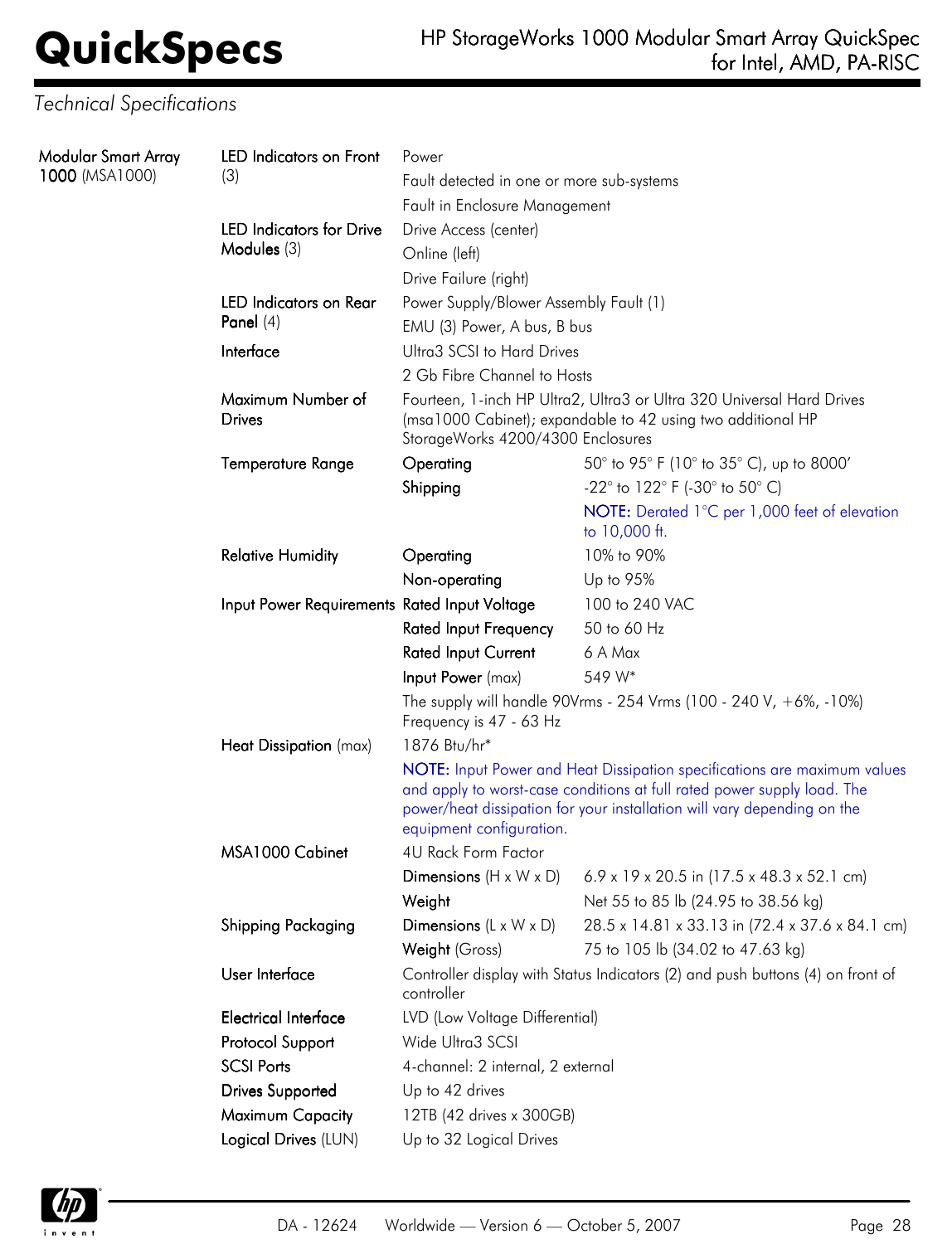*Technical Specifications*

Maximum Logical Drive size 2.0TB

| Modular SAN Array 1000 User Interface<br>Controller |                                                     | Controller Display with Status Indicators (2) and Push Buttons (4)<br>Status Indicators on front of Controller (16)                                                                                                                                                                                                |                                              |  |  |
|-----------------------------------------------------|-----------------------------------------------------|--------------------------------------------------------------------------------------------------------------------------------------------------------------------------------------------------------------------------------------------------------------------------------------------------------------------|----------------------------------------------|--|--|
| $(218231 - B22)$                                    | <b>Electrical Interface</b>                         | LVD (Low Voltage Differential)                                                                                                                                                                                                                                                                                     |                                              |  |  |
|                                                     | Protocol Support                                    | Wide Ultra3 SCSI                                                                                                                                                                                                                                                                                                   |                                              |  |  |
|                                                     | <b>SCSI Ports</b>                                   | 4-channel: 2 external/2 Internal                                                                                                                                                                                                                                                                                   |                                              |  |  |
|                                                     | <b>Drives Supported</b>                             | Up to 42 drives                                                                                                                                                                                                                                                                                                    |                                              |  |  |
|                                                     | Maximum Capacity                                    | 12TB (42 drives x 300GB)                                                                                                                                                                                                                                                                                           |                                              |  |  |
|                                                     | <b>Logical Drives</b>                               | Up to 32 logical drives                                                                                                                                                                                                                                                                                            |                                              |  |  |
|                                                     | <b>RAID Support</b>                                 | RAID ADG (Advanced Data Guarding)                                                                                                                                                                                                                                                                                  |                                              |  |  |
|                                                     |                                                     | RAID 5 (Distributed Data Guarding)<br>RAID 1+0 (Striping & Mirroring)<br>RAID 0 (Striping)                                                                                                                                                                                                                         |                                              |  |  |
|                                                     |                                                     |                                                                                                                                                                                                                                                                                                                    |                                              |  |  |
|                                                     |                                                     |                                                                                                                                                                                                                                                                                                                    |                                              |  |  |
|                                                     | <b>Cache Memory</b>                                 | Up to 512 MB Read/Write (256 MB modules). If redundant controllers are<br>used they must have equally configured cache<br>ECC protection, battery-backed, and removable<br>Standard as of November 19, 2002: 256 MB cache memory (single<br>module)<br>Enables transportable cache; removable for easy replacement |                                              |  |  |
|                                                     |                                                     |                                                                                                                                                                                                                                                                                                                    |                                              |  |  |
|                                                     |                                                     |                                                                                                                                                                                                                                                                                                                    |                                              |  |  |
|                                                     | <b>Cache Batteries</b>                              |                                                                                                                                                                                                                                                                                                                    |                                              |  |  |
|                                                     | Upgradeable Firmware                                | 2 MB flashable ROM                                                                                                                                                                                                                                                                                                 |                                              |  |  |
|                                                     | <b>Disk Drive and Enclosure</b><br>Protocol Support | HP Ultra 320, Ultra3, and Ultra2 SCSI 1-inch Universal drives                                                                                                                                                                                                                                                      |                                              |  |  |
|                                                     | Packaging                                           | Dimensions $(L \times W \times D)$                                                                                                                                                                                                                                                                                 | 17 x 12.5 x 7.75 in (43.2 x 31.75 x 19.7 cm) |  |  |
|                                                     |                                                     | Weight (Gross)                                                                                                                                                                                                                                                                                                     | 6 lb (2.72 kg)                               |  |  |
| Modular SAN Array Fibre Connector Type              |                                                     | LC                                                                                                                                                                                                                                                                                                                 |                                              |  |  |
| Channel I/O Module<br>$(218960-B21)$                | Ports                                               | Number of Fibre Channel One 2 Gb Fibre Channel Port using removable Small-Form-Factor-<br>Pluggable Transceiver (SFP)                                                                                                                                                                                              |                                              |  |  |
|                                                     | <b>Bandwidth</b>                                    | 200 MB/s                                                                                                                                                                                                                                                                                                           |                                              |  |  |
|                                                     | <b>Operation Modes</b>                              | Fibre Channel Class 2 and 3 connectionless service                                                                                                                                                                                                                                                                 |                                              |  |  |
|                                                     | Protocols Supported                                 | <b>Fibre Channel</b>                                                                                                                                                                                                                                                                                               |                                              |  |  |
|                                                     | Packaging                                           | Dimensions $(L \times W \times D)$                                                                                                                                                                                                                                                                                 | 17 x 12.5 x 7.75 in (43.2 x 31.75 x 19.7 cm) |  |  |
|                                                     |                                                     | Weight (Gross)                                                                                                                                                                                                                                                                                                     | 6 lb (2.72 kg)                               |  |  |

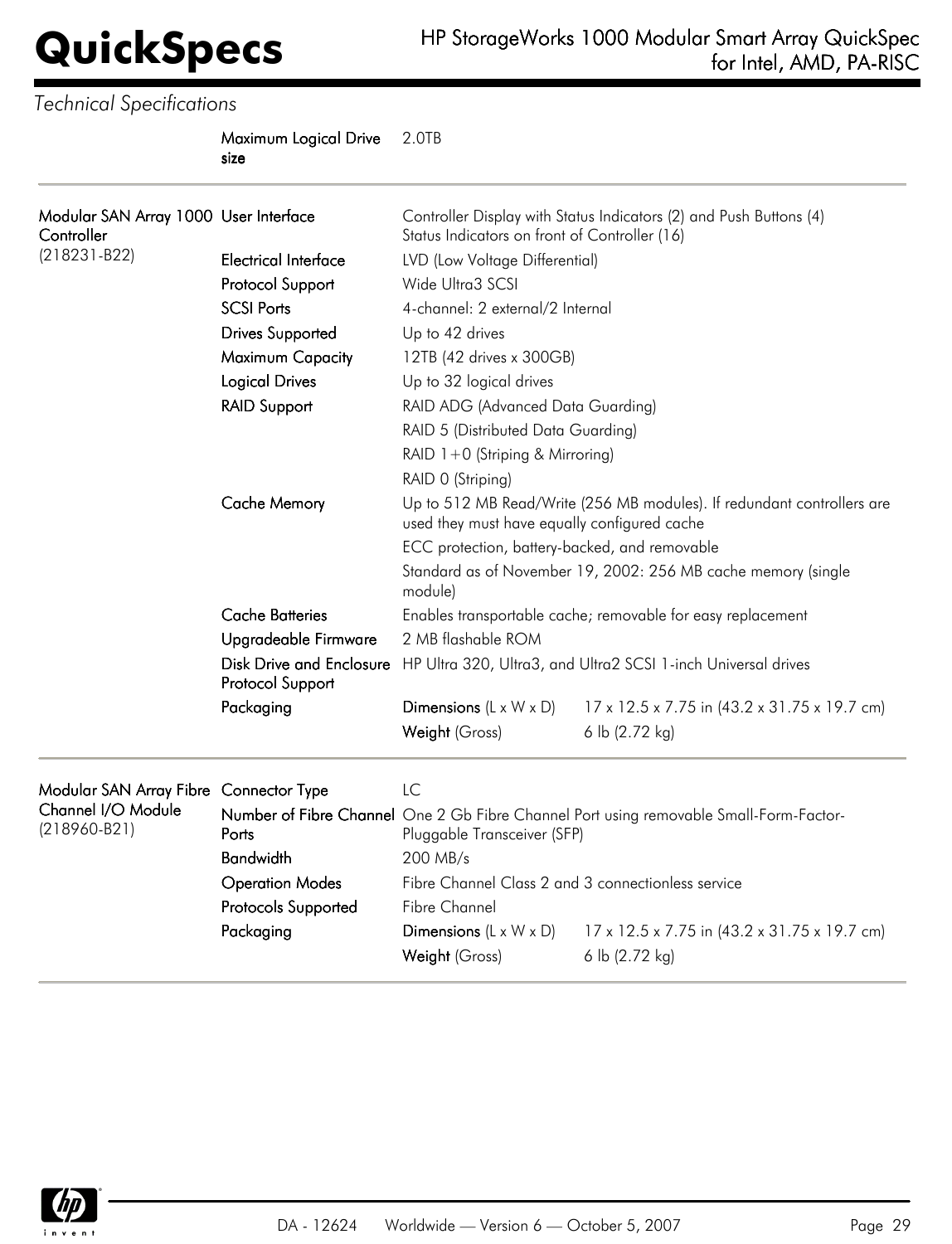## **QuickSpecs** HP StorageWorks 1000 Modular Smart Array QuickSpec<br>for Intel, AMD, PA-RISC for Intel, AMD, PA-RISC

| <b>Technical Specifications</b>      |                                             |                                                                                                                                                                                                                                                                                                                                                                                           |                                                    |                                                       |  |
|--------------------------------------|---------------------------------------------|-------------------------------------------------------------------------------------------------------------------------------------------------------------------------------------------------------------------------------------------------------------------------------------------------------------------------------------------------------------------------------------------|----------------------------------------------------|-------------------------------------------------------|--|
| MSA SAN Switch 2/8<br>$(288247-B21)$ | Performance                                 | 2.125 Gbit/sec line speed, full duplex ; 1.063 Gbit/sec line speed, full<br>duplex; Auto-sensing of 1 Gbit/sec and 2 Gbit/sec port speeds; optionally<br>programmable to fixed port speed; Speed matching between 1 Gbit/sec and<br>2 Gbit/sec ports Aggregate bandwidth 64 Gbit/sec end to end Fabric<br>latency $<$ 2.1 $\mu$ sec with no contention, cut-through routing at 2 Gbit/sec |                                                    |                                                       |  |
|                                      | Interoperability                            | All HP StorageWorks B-series switches                                                                                                                                                                                                                                                                                                                                                     |                                                    |                                                       |  |
|                                      | Switch bandwidth                            | 32 Gbit/sec end to end                                                                                                                                                                                                                                                                                                                                                                    |                                                    |                                                       |  |
|                                      | Maximum frame size                          | 2112-byte payload                                                                                                                                                                                                                                                                                                                                                                         |                                                    |                                                       |  |
|                                      | Port types                                  | 8 ports universal (one internal, seven external), FL_Port, F_Port, and E_Port;<br>self-discovery based on switch type (U Port)                                                                                                                                                                                                                                                            |                                                    |                                                       |  |
|                                      | Media types                                 | Small form-factor pluggable (SFP) four included standard; short wavelength<br>(SWL) up to .31 mi (500m), long wavelength (LWL) up to 21 mi (35 km);<br>distance depends on fiber-optic cable and port speed                                                                                                                                                                               |                                                    |                                                       |  |
|                                      | Classes of service                          | Class 2, Class 3, Class F (inter-switch frames)                                                                                                                                                                                                                                                                                                                                           |                                                    |                                                       |  |
|                                      | Management access                           | 10/100 Ethernet port (RJ-45); Serial port (RS-232)                                                                                                                                                                                                                                                                                                                                        |                                                    |                                                       |  |
|                                      | Management                                  | Advanced Web Tools included; Fabric Manager (optional) Management<br>access In-band via Management Server.                                                                                                                                                                                                                                                                                |                                                    |                                                       |  |
|                                      | Security                                    | Fabric security for configuration management, SAN access, and<br>authentication/authorization                                                                                                                                                                                                                                                                                             |                                                    |                                                       |  |
|                                      | Supported software                          | Telnet, SNMP, WEBTOOLS, Zoning, Fabric Watch, Extended Fabrics,<br>Remote Switch, Trunking, Advanced Performance Monitoring                                                                                                                                                                                                                                                               |                                                    |                                                       |  |
|                                      | <b>Fabric services</b>                      | Simple Name Server, Registered State Change Notification (RSN), Alias<br>Server (multicast); and Zoning, WEB TOOLS. Optional QuickLoop, Fabric<br>Watch, Extended Fabrics, and Remote Switch, Trunking, Advanced<br>Performance Monitoring                                                                                                                                                |                                                    |                                                       |  |
|                                      | Diagnostics                                 | Diagnostics POST and embedded online/offline diagnostics                                                                                                                                                                                                                                                                                                                                  |                                                    |                                                       |  |
|                                      | <b>Dimensions</b> ( $h \times w \times d$ ) | SAN Switch 2/8: 7.75 x 12.5 x 17 in (19.68 x 31.75 x 43.18 cm)                                                                                                                                                                                                                                                                                                                            |                                                    |                                                       |  |
|                                      | Shipping                                    | 6 lb (2.72.kg)                                                                                                                                                                                                                                                                                                                                                                            |                                                    |                                                       |  |
|                                      | Humidity range                              | 5% to 85% non-condensing at $104^{\circ}$ F (40° C)                                                                                                                                                                                                                                                                                                                                       |                                                    |                                                       |  |
|                                      | Environment                                 | Temperature                                                                                                                                                                                                                                                                                                                                                                               | Operating                                          | 32° F to 104° F<br>$(0^{\circ}$ C to 40 $^{\circ}$ C) |  |
|                                      |                                             |                                                                                                                                                                                                                                                                                                                                                                                           | Non-operating                                      | -31° F to 147° F<br>(-25° C to 70° C)                 |  |
|                                      |                                             | Vibration                                                                                                                                                                                                                                                                                                                                                                                 | Operating                                          | 0.5 G p-p, 5-500 Hz                                   |  |
|                                      |                                             |                                                                                                                                                                                                                                                                                                                                                                                           | Non-operating                                      | 2.0 G p-p, 5-500 Hz                                   |  |
|                                      | Connector Type                              | LC                                                                                                                                                                                                                                                                                                                                                                                        |                                                    |                                                       |  |
|                                      | Protocol                                    | SCSI, IP                                                                                                                                                                                                                                                                                                                                                                                  |                                                    |                                                       |  |
|                                      | Data Transfer Method                        | 64-bit/66 MHz PCI                                                                                                                                                                                                                                                                                                                                                                         |                                                    |                                                       |  |
|                                      | Maximum Transfer Rate                       | 200 MB                                                                                                                                                                                                                                                                                                                                                                                    |                                                    |                                                       |  |
|                                      | Packaging                                   | Dimensions $(L \times W \times D)$                                                                                                                                                                                                                                                                                                                                                        | $11 \times 8.5 \times 3$ in (27.9 x 21.6 x 7.6 cm) |                                                       |  |
|                                      |                                             | Weight (Gross)                                                                                                                                                                                                                                                                                                                                                                            | 1 lb $(0.45 \text{ kg})$                           |                                                       |  |